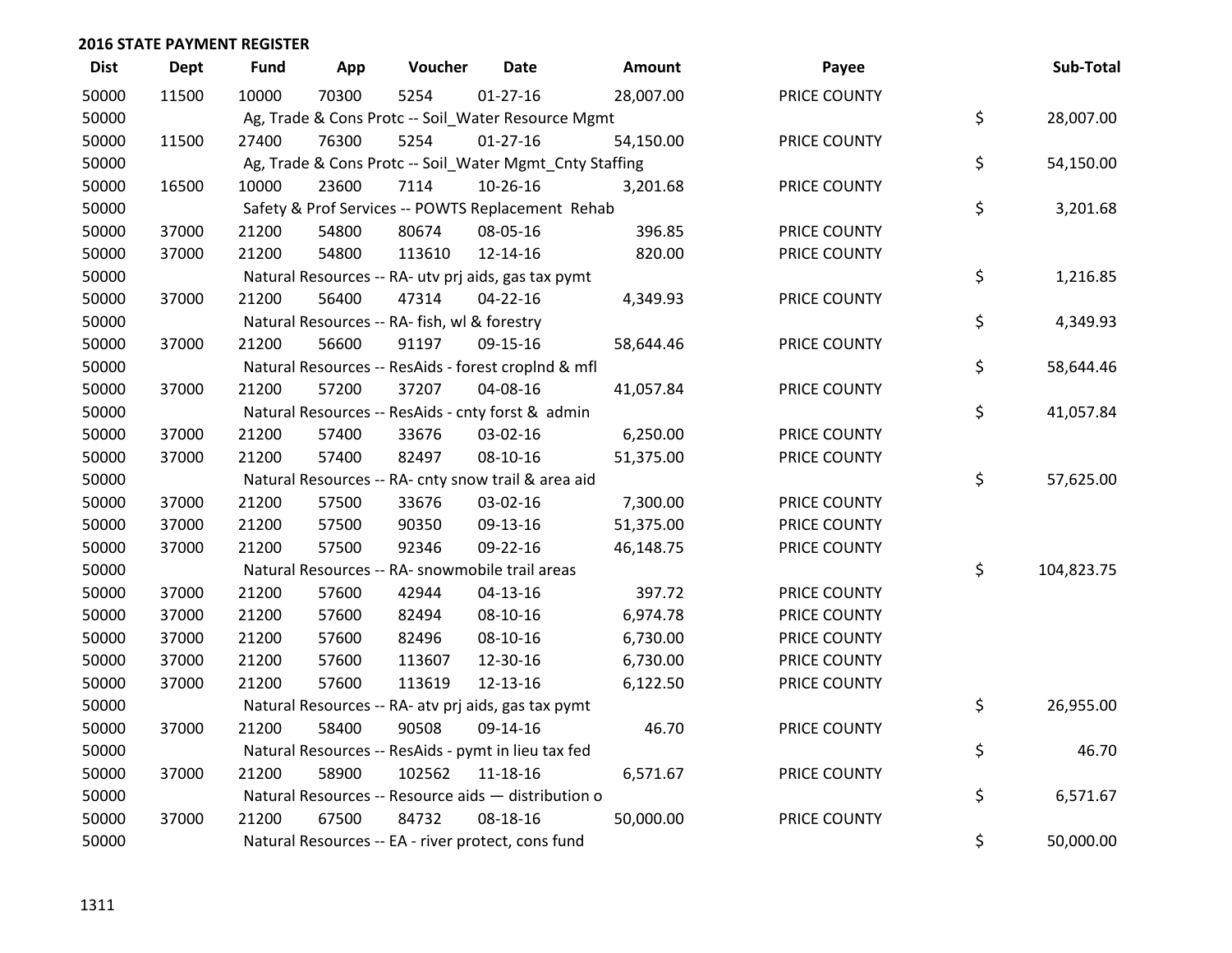| <b>Dist</b> | <b>Dept</b> | <b>Fund</b> | App   | Voucher                                       | <b>Date</b>    | Amount     | Payee                  | Sub-Total          |
|-------------|-------------|-------------|-------|-----------------------------------------------|----------------|------------|------------------------|--------------------|
| 50000       | 39500       | 21100       | 19000 | 159                                           | 07-05-16       | 278,926.14 | PRICE COUNTY           |                    |
| 50000       | 39500       | 21100       | 19000 | 29113                                         | 10-03-16       | 139,463.09 | PRICE COUNTY           |                    |
| 50000       |             |             |       | Transportation -- Trans Aids To Co.-Sf        |                |            |                        | \$<br>418,389.23   |
| 50000       | 39500       | 21100       | 16800 | 88050                                         | 05-06-16       | 68,844.00  | <b>COUNTY OF PRICE</b> |                    |
| 50000       |             |             |       | Transportation -- Eldly&Disa Co/Aid Sf        |                |            |                        | \$<br>68,844.00    |
| 50000       | 39500       | 21100       | 17000 | 75894                                         | 03-09-16       | 3,698.55   | TREAS PRICE CO         |                    |
| 50000       |             |             |       | <b>Transportation -- County Forest Aids</b>   |                |            |                        | \$<br>3,698.55     |
| 50000       | 39500       | 21100       | 19000 | 74050                                         | $01 - 04 - 16$ | 139,463.07 | <b>COUNTY OF PRICE</b> |                    |
| 50000       |             |             |       | Transportation -- Trans Aids To Co.-Sf        |                |            |                        | \$<br>139,463.07   |
| 50000       | 39500       | 21100       | 27800 | 73768                                         | $02 - 11 - 16$ | 144,615.00 | TREAS PRICE CO         |                    |
| 50000       | 39500       | 21100       | 27800 | 74163                                         | $02 - 16 - 16$ | 82,921.25  | TREAS PRICE CO         |                    |
| 50000       |             |             |       | Transportation -- Loc Rd Imp Prg St Fd        |                |            |                        | \$<br>227,536.25   |
| 50000       | 41000       | 10000       | 11600 | 92323                                         | 11-29-16       | 2,240.00   | PRICE COUNTY           |                    |
| 50000       |             |             |       | Corrections -- Reimbursing counties for proba |                |            |                        | \$<br>2,240.00     |
| 50000       | 41000       | 10000       | 31300 | 18548                                         | 01-08-16       | 16,362.50  | PRICE COUNTY           |                    |
| 50000       | 41000       | 10000       | 31300 | 21622                                         | $01 - 20 - 16$ | 113.00     | PRICE COUNTY           |                    |
| 50000       |             |             |       | Corrections -- Community youth and family aid |                |            |                        | \$<br>16,475.50    |
| 50000       | 43500       | 10000       | 97500 | 24876                                         | 02-04-16       | 84.08      | PRICE COUNTY           |                    |
| 50000       | 43500       | 10000       | 97500 | 36398                                         | 03-30-16       | 157.68     | PRICE COUNTY           |                    |
| 50000       |             |             |       | Health Services -- 975- GENERAL RCPT/CLRING   |                |            |                        | \$<br>241.76       |
| 50000       | 43500       | 10000       | 00000 | 90613                                         | $01 - 02 - 16$ | 3,073.00   | PRICE CO               |                    |
| 50000       | 43500       | 10000       | 00000 | 90614                                         | $01 - 04 - 16$ | 73,760.00  | PRICE CO               |                    |
| 50000       | 43500       | 10000       | 00000 | 90616                                         | $02 - 01 - 16$ | 78,809.00  | PRICE CO               |                    |
| 50000       | 43500       | 10000       | 00000 | 90618                                         | 03-01-16       | 76,249.00  | PRICE CO               |                    |
| 50000       | 43500       | 10000       | 00000 | 90622                                         | $04 - 01 - 16$ | 80,663.00  | PRICE CO               |                    |
| 50000       | 43500       | 10000       | 00000 | 90624                                         | 05-02-16       | 68,237.00  | PRICE CO               |                    |
| 50000       | 43500       | 10000       | 00000 | 90627                                         | 06-01-16       | 69,932.00  | PRICE CO               |                    |
| 50000       | 43500       | 10000       | 00000 | 90701                                         | 08-01-16       | 351,372.00 | PRICE CO               |                    |
| 50000       | 43500       | 10000       | 00000 | 90702                                         | 09-01-16       | 202,300.00 | PRICE CO               |                    |
| 50000       | 43500       | 10000       | 00000 | 90704                                         | $10 - 01 - 16$ | 54,598.00  | PRICE CO               |                    |
| 50000       | 43500       | 10000       | 00000 | 90705                                         | 11-01-16       | 76,737.00  | PRICE CO               |                    |
| 50000       | 43500       | 10000       | 00000 | 90706                                         | 12-01-16       | 32,600.00  | PRICE CO               |                    |
| 50000       |             |             |       | Health Services -- State/Fed Aids             |                |            |                        | \$<br>1,168,330.00 |
| 50000       | 45500       | 10000       | 22100 | 14341                                         | 07-22-16       | 620.00     | PRICE COUNTY           |                    |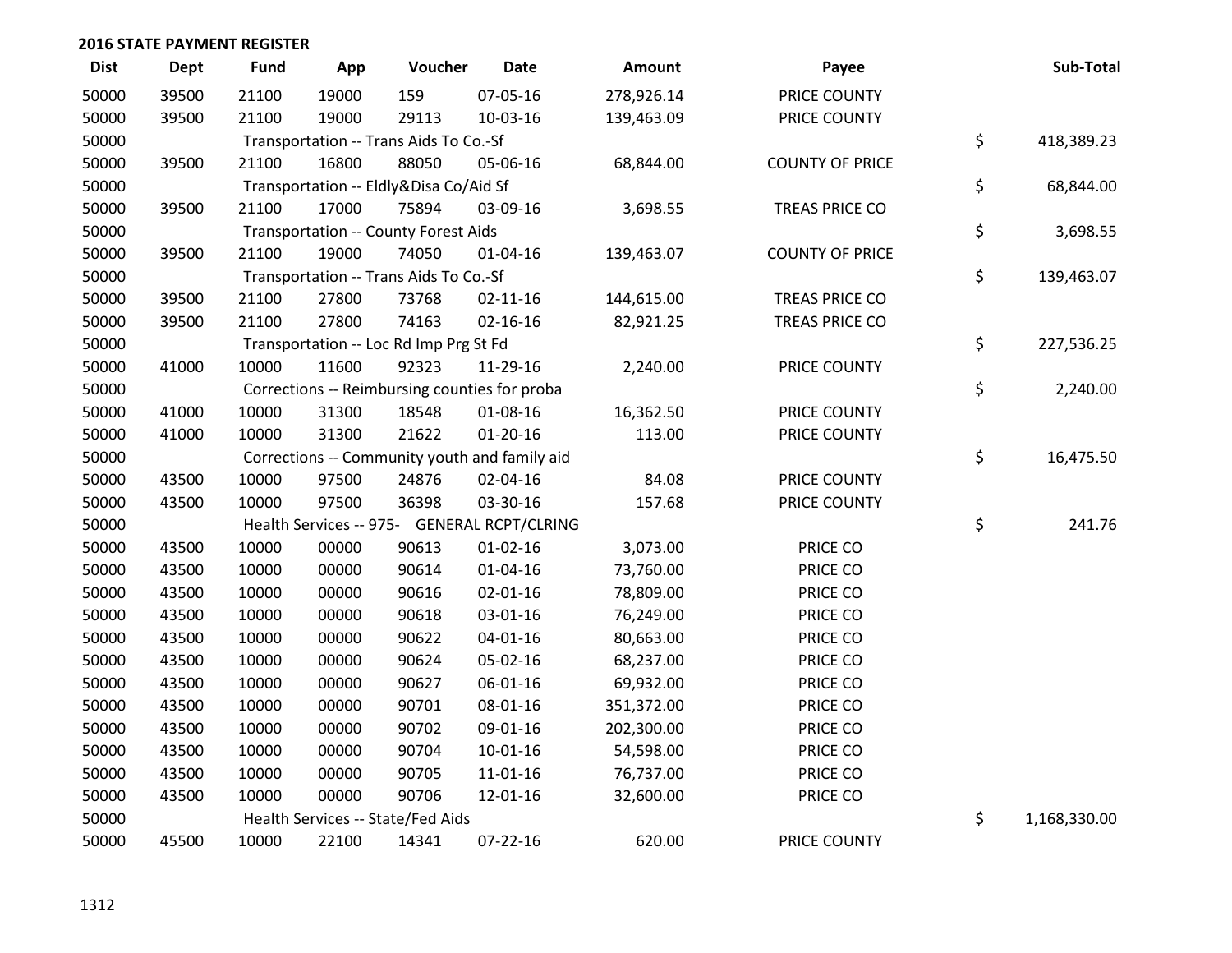| <b>Dist</b> | <b>Dept</b> | <b>Fund</b> | App   | Voucher                                           | <b>Date</b>                                      | Amount    | Payee        | Sub-Total       |
|-------------|-------------|-------------|-------|---------------------------------------------------|--------------------------------------------------|-----------|--------------|-----------------|
| 50000       |             |             |       | Justice -- Crime laboratories, DNA                |                                                  |           |              | \$<br>620.00    |
| 50000       | 45500       | 10000       | 23100 | 20956                                             | 12-16-16                                         | 4,000.00  | PRICE COUNTY |                 |
| 50000       |             |             |       | Justice -- Law enforcement train, local           |                                                  |           |              | \$<br>4,000.00  |
| 50000       | 45500       | 10000       | 53200 | 7625                                              | 03-14-16                                         | 8,532.38  | PRICE COUNTY |                 |
| 50000       | 45500       | 10000       | 53200 | 14455                                             | $07 - 22 - 16$                                   | 7,945.52  | PRICE COUNTY |                 |
| 50000       |             |             |       | Justice -- Crime victim witness assist            |                                                  |           |              | \$<br>16,477.90 |
| 50000       | 46500       | 10000       | 30800 | 6681                                              | 03-01-16                                         | 381.00    | PRICE COUNTY |                 |
| 50000       | 46500       | 10000       | 30800 | 17486                                             | 11-07-16                                         | 7,924.31  | PRICE COUNTY |                 |
| 50000       |             |             |       |                                                   | Military Affairs -- Emergency response equipment |           |              | \$<br>8,305.31  |
| 50000       | 46500       | 10000       | 33700 | 12954                                             | 07-20-16                                         | 4,054.50  | PRICE COUNTY |                 |
| 50000       | 46500       | 10000       | 33700 | 18630                                             | 12-06-16                                         | 4,054.50  | PRICE COUNTY |                 |
| 50000       |             |             |       | Military Affairs -- Local emer planning grants    |                                                  |           |              | \$<br>8,109.00  |
| 50000       | 46500       | 10000       | 34200 | 5065                                              | $01-27-16$                                       | 18,428.86 | PRICE COUNTY |                 |
| 50000       | 46500       | 10000       | 34200 | 5615                                              | 02-04-16                                         | 4,106.00  | PRICE COUNTY |                 |
| 50000       | 46500       | 10000       | 34200 | 13893                                             | 08-16-16                                         | 18,361.40 | PRICE COUNTY |                 |
| 50000       | 46500       | 10000       | 34200 | 18700                                             | 12-06-16                                         | 18,361.40 | PRICE COUNTY |                 |
| 50000       |             |             |       | Military Affairs -- Federal aid, local assistance |                                                  |           |              | \$<br>59,257.66 |
| 50000       | 48500       | 15200       | 12700 | 7804                                              | 03-07-16                                         | 425.00    | PRICE COUNTY |                 |
| 50000       | 48500       | 15200       | 12700 | 13994                                             | 06-30-16                                         | 425.00    | PRICE COUNTY |                 |
| 50000       |             |             |       | Veterans Affairs -- Grants to counties            |                                                  |           |              | \$<br>850.00    |
| 50000       | 48500       | 58200       | 26700 | 7804                                              | 03-07-16                                         | 1,912.50  | PRICE COUNTY |                 |
| 50000       | 48500       | 58200       | 26700 | 13994                                             | 06-30-16                                         | 1,912.50  | PRICE COUNTY |                 |
| 50000       | 48500       | 58300       | 37000 | 7804                                              | 03-07-16                                         | 1,912.50  | PRICE COUNTY |                 |
| 50000       | 48500       | 58300       | 37000 | 13994                                             | 06-30-16                                         | 1,912.50  | PRICE COUNTY |                 |
| 50000       |             |             |       | Veterans Affairs -- County grants                 |                                                  |           |              | \$<br>7,650.00  |
| 50000       | 50500       | 10000       | 15500 | 8193                                              | $01 - 15 - 16$                                   | 2,690.00  | PRICE COUNTY |                 |
| 50000       | 50500       | 10000       | 15500 | 11512                                             | $02 - 17 - 16$                                   | 2,190.00  | PRICE COUNTY |                 |
| 50000       | 50500       | 10000       | 15500 | 12805                                             | 03-02-16                                         | 2,037.00  | PRICE COUNTY |                 |
| 50000       | 50500       | 10000       | 15500 | 15254                                             | 03-30-16                                         | 1,902.00  | PRICE COUNTY |                 |
| 50000       | 50500       | 10000       | 15500 | 17680                                             | 04-29-16                                         | 1,787.00  | PRICE COUNTY |                 |
| 50000       | 50500       | 10000       | 15500 | 20765                                             | 06-01-16                                         | 1,905.00  | PRICE COUNTY |                 |
| 50000       | 50500       | 10000       | 15500 | 23227                                             | 06-30-16                                         | 786.00    | PRICE COUNTY |                 |
| 50000       | 50500       | 10000       | 15500 | 26089                                             | 08-01-16                                         | 1,355.00  | PRICE COUNTY |                 |
| 50000       | 50500       | 10000       | 15500 | 28809                                             | 08-31-16                                         | 961.00    | PRICE COUNTY |                 |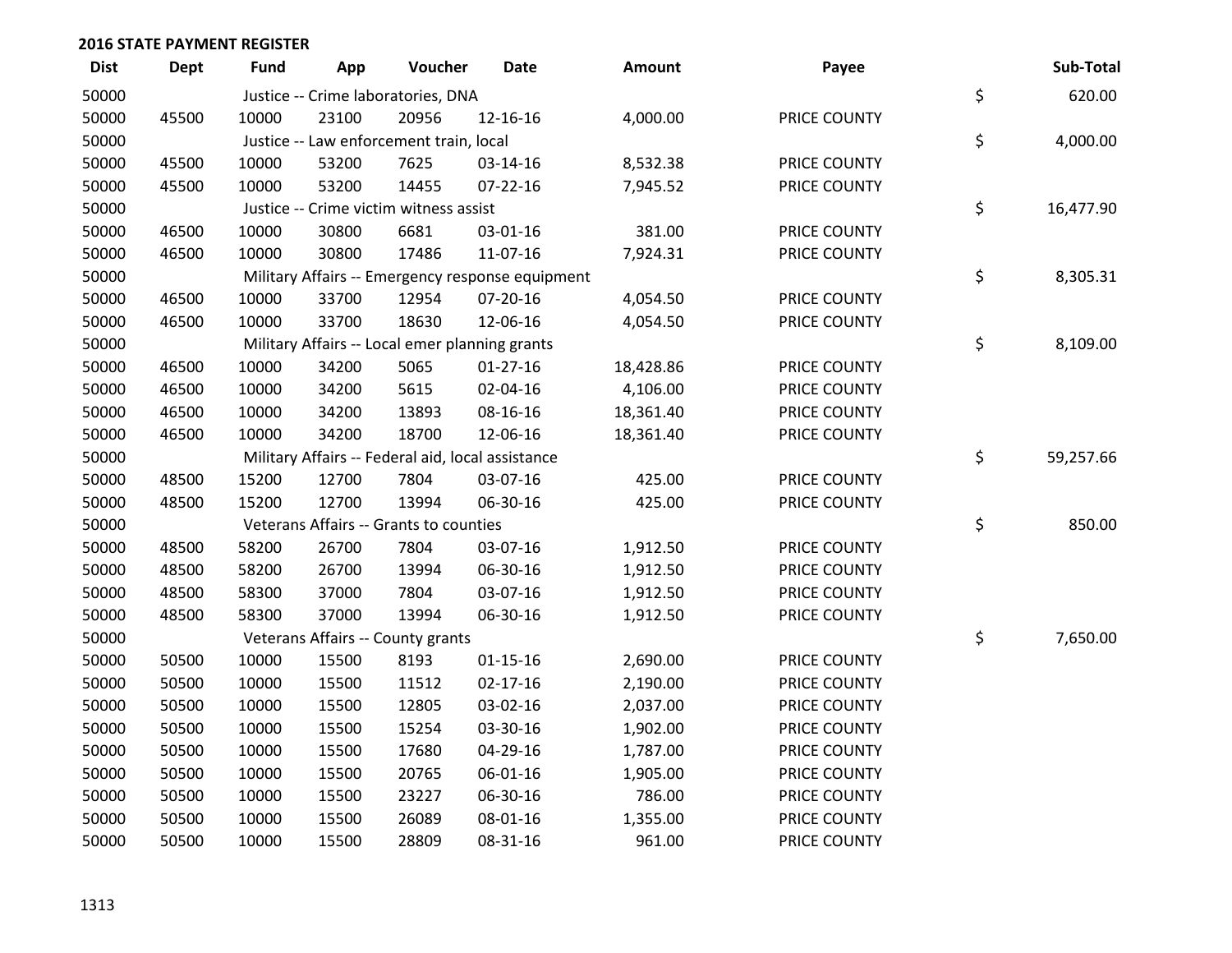| <b>Dist</b> | <b>Dept</b> | <b>Fund</b> | App                                  | Voucher                                         | <b>Date</b>                                    | <b>Amount</b> | Payee        | Sub-Total          |
|-------------|-------------|-------------|--------------------------------------|-------------------------------------------------|------------------------------------------------|---------------|--------------|--------------------|
| 50000       | 50500       | 10000       | 15500                                | 31045                                           | 09-29-16                                       | 1,628.00      | PRICE COUNTY |                    |
| 50000       | 50500       | 10000       | 15500                                | 37657                                           | 12-15-16                                       | 4,292.00      | PRICE COUNTY |                    |
| 50000       | 50500       | 10000       | 15500                                | 38787                                           | 12-29-16                                       | 4,935.00      | PRICE COUNTY |                    |
| 50000       |             |             |                                      | Administration -- Federal aid, local assistance |                                                |               |              | \$<br>26,468.00    |
| 50000       | 50500       | 23500       | 37100                                | 8193                                            | $01 - 15 - 16$                                 | 1,249.00      | PRICE COUNTY |                    |
| 50000       | 50500       | 23500       | 37100                                | 11512                                           | $02 - 17 - 16$                                 | 424.00        | PRICE COUNTY |                    |
| 50000       | 50500       | 23500       | 37100                                | 12805                                           | 03-02-16                                       | 189.00        | PRICE COUNTY |                    |
| 50000       | 50500       | 23500       | 37100                                | 15254                                           | 03-30-16                                       | 540.00        | PRICE COUNTY |                    |
| 50000       | 50500       | 23500       | 37100                                | 17680                                           | 04-29-16                                       | 259.00        | PRICE COUNTY |                    |
| 50000       | 50500       | 23500       | 37100                                | 20765                                           | 06-01-16                                       | 249.00        | PRICE COUNTY |                    |
| 50000       | 50500       | 23500       | 37100                                | 23227                                           | 06-30-16                                       | 84.00         | PRICE COUNTY |                    |
| 50000       | 50500       | 23500       | 37100                                | 26089                                           | 08-01-16                                       | 197.00        | PRICE COUNTY |                    |
| 50000       | 50500       | 23500       | 37100                                | 28809                                           | 08-31-16                                       | 34.00         | PRICE COUNTY |                    |
| 50000       | 50500       | 23500       | 37100                                | 31045                                           | 09-29-16                                       | 812.00        | PRICE COUNTY |                    |
| 50000       | 50500       | 23500       | 37100                                | 37657                                           | 12-15-16                                       | 5,081.00      | PRICE COUNTY |                    |
| 50000       | 50500       | 23500       | 37100                                | 38787                                           | 12-29-16                                       | 2,344.00      | PRICE COUNTY |                    |
| 50000       |             |             |                                      |                                                 | Administration -- Low-income assistance grants |               |              | \$<br>11,462.00    |
| 50000       | 50500       | 26900       | 16600                                | 13243                                           | 04-22-16                                       | 1,000.00      | PRICE COUNTY |                    |
| 50000       | 50500       | 26900       | 16600                                | 13444                                           | 03-24-16                                       | 74,776.00     | PRICE COUNTY |                    |
| 50000       | 50500       | 26900       | 16600                                | 18456                                           | $05 - 11 - 16$                                 | 25,000.00     | PRICE COUNTY |                    |
| 50000       |             |             | Administration -- Land               |                                                 |                                                |               |              | \$<br>100,776.00   |
| 50000       | 83500       | 10000       | 10500                                | 6597                                            | $07 - 25 - 16$                                 | 78,689.50     | PRICE COUNTY |                    |
| 50000       | 83500       | 10000       | 10500                                | 14120                                           | $11 - 21 - 16$                                 | 398,384.89    | PRICE COUNTY |                    |
| 50000       |             |             |                                      | Revenue -- County and Municipal Aid             |                                                |               |              | \$<br>477,074.39   |
| 50000       | 83500       | 10000       | 10900                                | 7242                                            | 07-25-16                                       | 13,482.00     | PRICE COUNTY |                    |
| 50000       |             |             |                                      | Revenue -- State Aid, Tax Exempt Proprty        |                                                |               |              | \$<br>13,482.00    |
| 50000       | 83500       | 10000       | 11000                                | 14120                                           | $11 - 21 - 16$                                 | 51,475.97     | PRICE COUNTY |                    |
| 50000       |             |             |                                      | Revenue -- Public Utility Distribution          |                                                |               |              | \$<br>51,475.97    |
| 50000       | 83500       | 10000       | 30200                                | 5093                                            | 07-25-16                                       | 455,622.83    | PRICE COUNTY |                    |
| 50000       | 83500       | 10000       | 30200                                | 5237                                            | $07 - 25 - 16$                                 | 1,566,402.55  | PRICE COUNTY |                    |
| 50000       |             |             |                                      | Revenue -- School Lvy Tx/First Dollar Cr        |                                                |               |              | \$<br>2,022,025.38 |
| 50000       | 83500       | 52100       | 36300                                | 3496                                            | 03-28-16                                       | 334,285.16    | PRICE COUNTY |                    |
| 50000       |             |             |                                      | Revenue -- Lottery & Gaming Credit              |                                                |               |              | \$<br>334,285.16   |
| 50000       |             |             | <b>District Total Appropriations</b> |                                                 |                                                |               |              | \$<br>5,624,187.01 |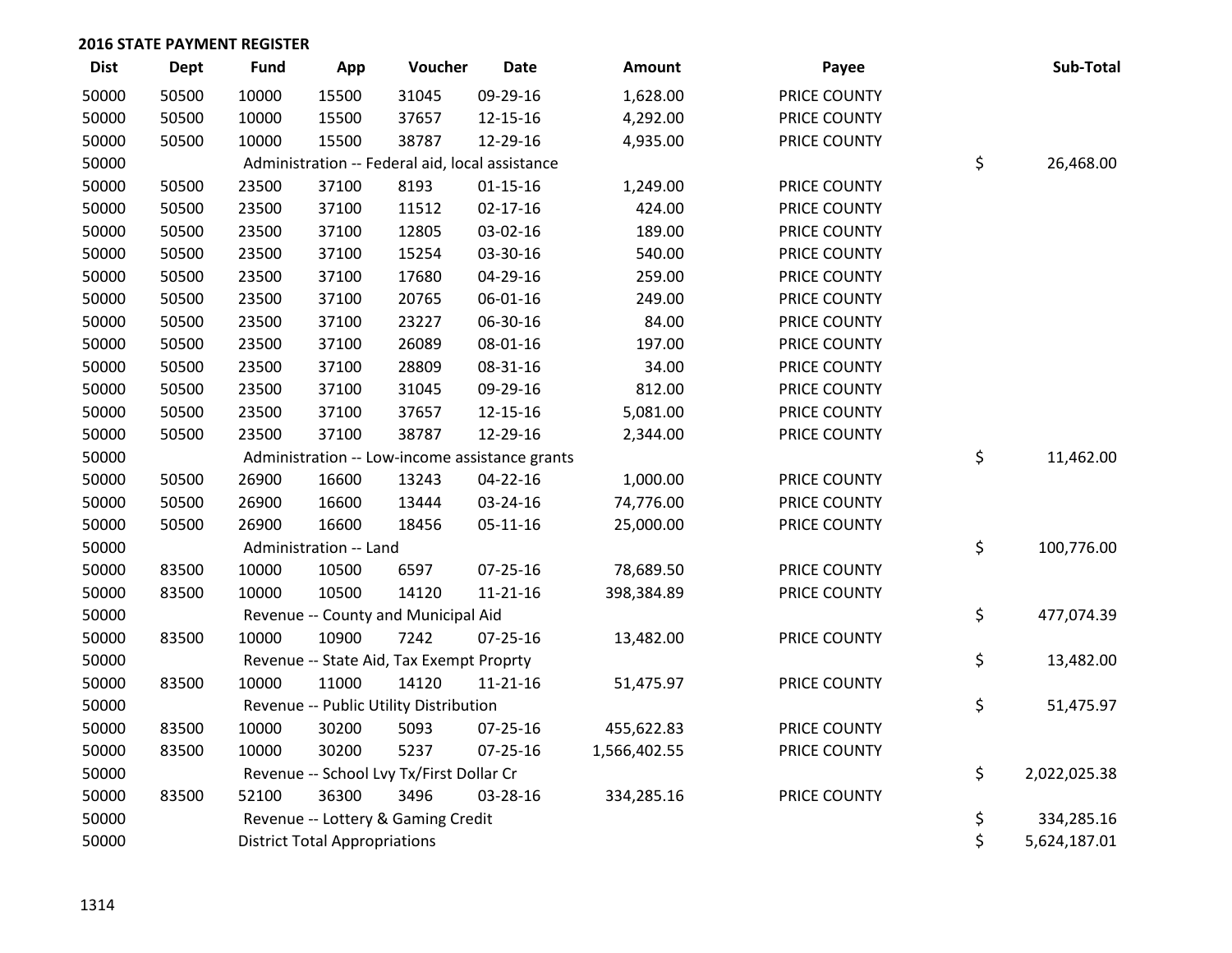| <b>Dist</b> | <b>Dept</b> | <b>Fund</b> | App                                  | Voucher                                          | <b>Date</b>                                         | Amount    | Payee                     | Sub-Total        |
|-------------|-------------|-------------|--------------------------------------|--------------------------------------------------|-----------------------------------------------------|-----------|---------------------------|------------------|
| 50002       | 16500       | 10000       | 22500                                | 4514                                             | 06-27-16                                            | 570.42    | <b>TOWN OF CATAWBA</b>    |                  |
| 50002       |             |             |                                      | Safety & Prof Services -- Fire dues distribution |                                                     |           |                           | \$<br>570.42     |
| 50002       | 37000       | 21200       | 16600                                | 63820                                            | 06-20-16                                            | 1,594.12  | TOWN OF CATAWBA           |                  |
| 50002       |             |             |                                      |                                                  | Natural Resources -- Gen program ops-state funds-FR |           |                           | \$<br>1,594.12   |
| 50002       | 37000       | 21200       | 57100                                | 63820                                            | 06-20-16                                            | 3,376.16  | TOWN OF CATAWBA           |                  |
| 50002       |             |             |                                      |                                                  | Natural Resources -- ResAids - cnty forst, cl & mfl |           |                           | \$<br>3,376.16   |
| 50002       | 37000       | 21200       | 58900                                | 102563                                           | 11-18-16                                            | 686.44    | <b>TOWN OF CATAWBA</b>    |                  |
| 50002       |             |             |                                      |                                                  | Natural Resources -- Resource aids - distribution o |           |                           | \$<br>686.44     |
| 50002       | 39500       | 21100       | 19100                                | 1432                                             | 07-05-16                                            | 14,665.32 | TOWN OF CATAWBA           |                  |
| 50002       | 39500       | 21100       | 19100                                | 30504                                            | 10-03-16                                            | 14,665.32 | TOWN OF CATAWBA           |                  |
| 50002       | 39500       | 21100       | 19100                                | 77251                                            | 01-04-16                                            | 14,665.32 | <b>TOWN OF CATAWBA</b>    |                  |
| 50002       | 39500       | 21100       | 19100                                | 85251                                            | 04-04-16                                            | 14,665.32 | TOWN OF CATAWBA           |                  |
| 50002       |             |             |                                      | Transportation -- Trns Aids To Mnc.-Sf           |                                                     |           |                           | \$<br>58,661.28  |
| 50002       | 83500       | 10000       | 10500                                | 6575                                             | $07 - 25 - 16$                                      | 1,920.53  | TOWN OF CATAWBA           |                  |
| 50002       | 83500       | 10000       | 10500                                | 14098                                            | $11 - 21 - 16$                                      | 10,883.00 | TOWN OF CATAWBA           |                  |
| 50002       |             |             |                                      | Revenue -- County and Municipal Aid              |                                                     |           |                           | \$<br>12,803.53  |
| 50002       | 83500       | 10000       | 30200                                | 5085                                             | $07 - 25 - 16$                                      | 13,488.81 | TOWN OF CATAWBA           |                  |
| 50002       | 83500       | 10000       | 30200                                | 5229                                             | $07 - 25 - 16$                                      | 39,335.54 | TOWN OF CATAWBA           |                  |
| 50002       |             |             |                                      | Revenue -- School Lvy Tx/First Dollar Cr         |                                                     |           |                           | \$<br>52,824.35  |
| 50002       | 83500       | 52100       | 36300                                | 3488                                             | 03-29-16                                            | 10,136.39 | TOWN OF CATAWBA           |                  |
| 50002       |             |             |                                      | Revenue -- Lottery & Gaming Credit               |                                                     |           |                           | \$<br>10,136.39  |
| 50002       |             |             | <b>District Total Appropriations</b> |                                                  |                                                     |           |                           | \$<br>140,652.69 |
| 50004       | 16500       | 10000       | 22500                                | 4515                                             | 06-27-16                                            | 1,906.44  | <b>TOWN OF EISENSTEIN</b> |                  |
| 50004       |             |             |                                      | Safety & Prof Services -- Fire dues distribution |                                                     |           |                           | \$<br>1,906.44   |
| 50004       | 37000       | 21200       | 16600                                | 63821                                            | 06-20-16                                            | 690.31    | TOWN OF EISENSTEIN        |                  |
| 50004       |             |             |                                      |                                                  | Natural Resources -- Gen program ops-state funds-FR |           |                           | \$<br>690.31     |
| 50004       | 37000       | 21200       | 57100                                | 63821                                            | 06-20-16                                            | 676.81    | TOWN OF EISENSTEIN        |                  |
| 50004       |             |             |                                      |                                                  | Natural Resources -- ResAids - cnty forst, cl & mfl |           |                           | \$<br>676.81     |
| 50004       | 37000       | 21200       | 57900                                | 45447                                            | $04 - 21 - 16$                                      | 2.72      | TOWN OF EISENSTEIN        |                  |
| 50004       |             |             |                                      |                                                  | Natural Resources -- Aids in lieu of taxes - sum s  |           |                           | \$<br>2.72       |
| 50004       | 37000       | 21200       | 58400                                | 48163                                            | 04-29-16                                            | 4,851.54  | TOWN OF EISENSTEIN        |                  |
| 50004       | 37000       | 21200       | 58400                                | 90565                                            | 09-14-16                                            | 62,899.10 | TOWN OF EISENSTEIN        |                  |
| 50004       |             |             |                                      |                                                  | Natural Resources -- ResAids - pymt in lieu tax fed |           |                           | \$<br>67,750.64  |
| 50004       | 37000       | 27400       | 67000                                | 55973                                            | 05-27-16                                            | 3,263.25  | TOWN OF EISENSTEIN        |                  |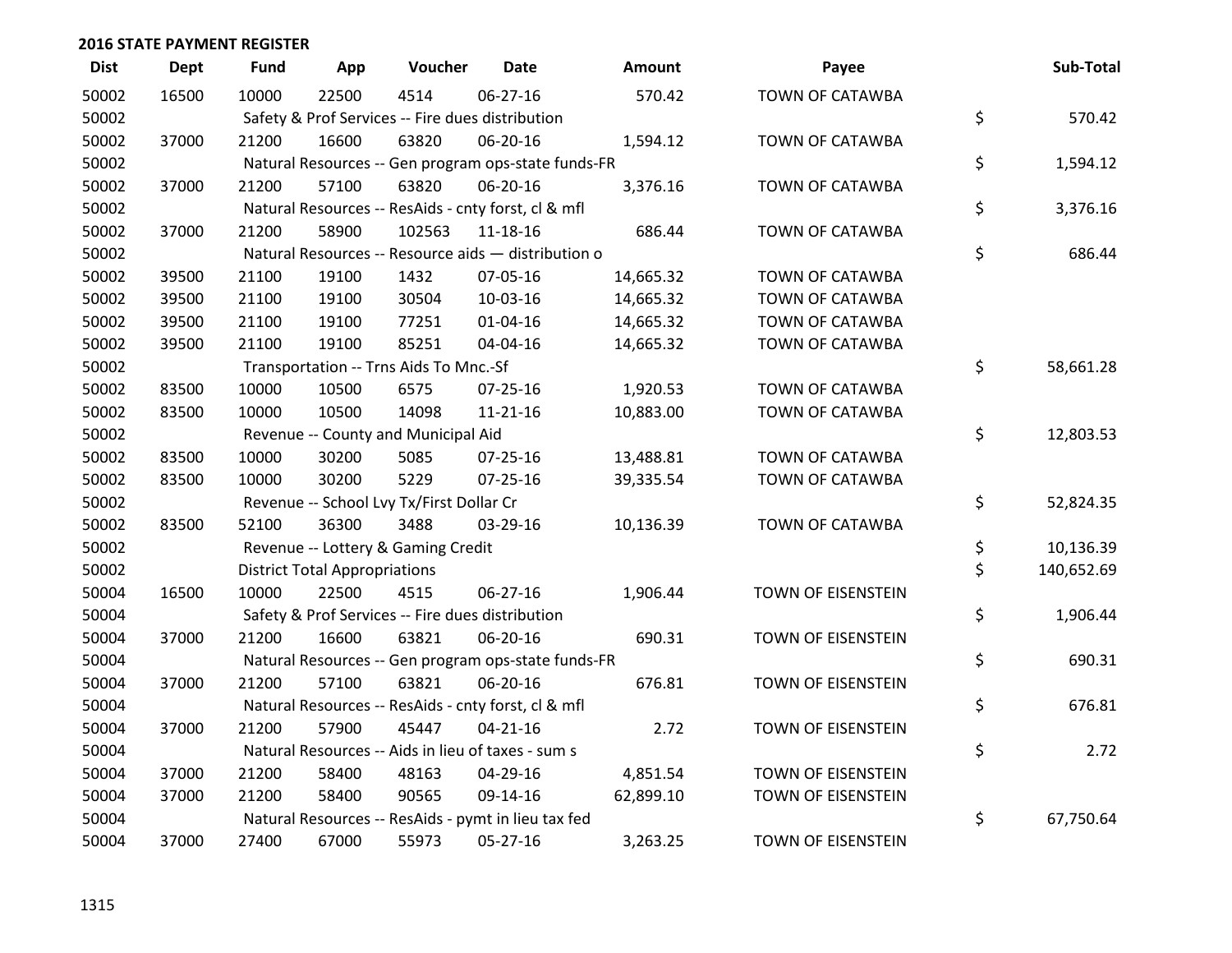| <b>Dist</b> | <b>Dept</b> | <b>Fund</b> | App                                  | Voucher                                | Date                                                | <b>Amount</b> | Payee              | Sub-Total        |
|-------------|-------------|-------------|--------------------------------------|----------------------------------------|-----------------------------------------------------|---------------|--------------------|------------------|
| 50004       |             |             |                                      |                                        | Natural Resources -- Fin asst for responsible units |               |                    | \$<br>3,263.25   |
| 50004       | 39500       | 21100       | 19100                                | 1433                                   | 07-05-16                                            | 43,159.20     | TOWN OF EISENSTEIN |                  |
| 50004       | 39500       | 21100       | 19100                                | 30505                                  | 10-03-16                                            | 43,159.20     | TOWN OF EISENSTEIN |                  |
| 50004       | 39500       | 21100       | 19100                                | 77252                                  | 01-04-16                                            | 43,159.20     | TOWN OF EISENSTEIN |                  |
| 50004       | 39500       | 21100       | 19100                                | 85252                                  | 04-04-16                                            | 43,159.20     | TOWN OF EISENSTEIN |                  |
| 50004       |             |             |                                      | Transportation -- Trns Aids To Mnc.-Sf |                                                     |               |                    | \$<br>172,636.80 |
| 50004       | 83500       | 10000       | 10500                                | 6576                                   | $07 - 25 - 16$                                      | 2,795.05      | TOWN OF EISENSTEIN |                  |
| 50004       | 83500       | 10000       | 10500                                | 14099                                  | 11-21-16                                            | 15,736.38     | TOWN OF EISENSTEIN |                  |
| 50004       |             |             |                                      | Revenue -- County and Municipal Aid    |                                                     |               |                    | \$<br>18,531.43  |
| 50004       | 83500       | 10000       | 11000                                | 14099                                  | 11-21-16                                            | 106.29        | TOWN OF EISENSTEIN |                  |
| 50004       |             |             |                                      | Revenue -- Public Utility Distribution |                                                     |               |                    | \$<br>106.29     |
| 50004       | 83500       | 10000       | 50100                                | 2638                                   | $01-29-16$                                          | 273.15        | TOWN OF EISENSTEIN |                  |
| 50004       |             |             |                                      | Revenue -- Payments for municipal svcs |                                                     |               |                    | \$<br>273.15     |
| 50004       |             |             | <b>District Total Appropriations</b> |                                        |                                                     |               |                    | \$<br>265,837.84 |
| 50006       | 16500       | 10000       | 22500                                | 5234                                   | 07-07-16                                            | 4,536.74      | <b>TOWN OF ELK</b> |                  |
| 50006       |             |             |                                      |                                        | Safety & Prof Services -- Fire dues distribution    |               |                    | \$<br>4,536.74   |
| 50006       | 37000       | 10000       | 50300                                | 45741                                  | $04 - 21 - 16$                                      | 18.15         | <b>TOWN OF ELK</b> |                  |
| 50006       | 37000       | 10000       | 50300                                | 45742                                  | $04 - 21 - 16$                                      | 73.89         | <b>TOWN OF ELK</b> |                  |
| 50006       |             |             |                                      |                                        | Natural Resources -- Aids in lieu of taxes - gener  |               |                    | \$<br>92.04      |
| 50006       | 37000       | 21200       | 16600                                | 63822                                  | 06-20-16                                            | 2,052.92      | <b>TOWN OF ELK</b> |                  |
| 50006       |             |             |                                      |                                        | Natural Resources -- Gen program ops-state funds-FR |               |                    | \$<br>2,052.92   |
| 50006       | 37000       | 21200       | 57100                                | 63822                                  | 06-20-16                                            | 2,220.90      | <b>TOWN OF ELK</b> |                  |
| 50006       |             |             |                                      |                                        | Natural Resources -- ResAids - cnty forst, cl & mfl |               |                    | \$<br>2,220.90   |
| 50006       | 37000       | 21200       | 57900                                | 45743                                  | $04 - 21 - 16$                                      | 300.27        | <b>TOWN OF ELK</b> |                  |
| 50006       |             |             |                                      |                                        | Natural Resources -- Aids in lieu of taxes - sum s  |               |                    | \$<br>300.27     |
| 50006       | 37000       | 21200       | 58900                                | 102564                                 | 11-18-16                                            | 6,678.42      | <b>TOWN OF ELK</b> |                  |
| 50006       |             |             |                                      |                                        | Natural Resources -- Resource aids - distribution o |               |                    | \$<br>6,678.42   |
| 50006       | 37000       | 27400       | 67000                                | 55634                                  | $05 - 27 - 16$                                      | 3,972.14      | <b>TOWN OF ELK</b> |                  |
| 50006       |             |             |                                      |                                        | Natural Resources -- Fin asst for responsible units |               |                    | \$<br>3,972.14   |
| 50006       | 39500       | 21100       | 19100                                | 1434                                   | 07-05-16                                            | 27,249.75     | <b>TOWN OF ELK</b> |                  |
| 50006       | 39500       | 21100       | 19100                                | 30506                                  | 10-03-16                                            | 27,249.75     | <b>TOWN OF ELK</b> |                  |
| 50006       | 39500       | 21100       | 19100                                | 77253                                  | $01 - 04 - 16$                                      | 27,249.75     | <b>TOWN OF ELK</b> |                  |
| 50006       | 39500       | 21100       | 19100                                | 85253                                  | 04-04-16                                            | 27,249.75     | <b>TOWN OF ELK</b> |                  |
| 50006       |             |             |                                      | Transportation -- Trns Aids To Mnc.-Sf |                                                     |               |                    | \$<br>108,999.00 |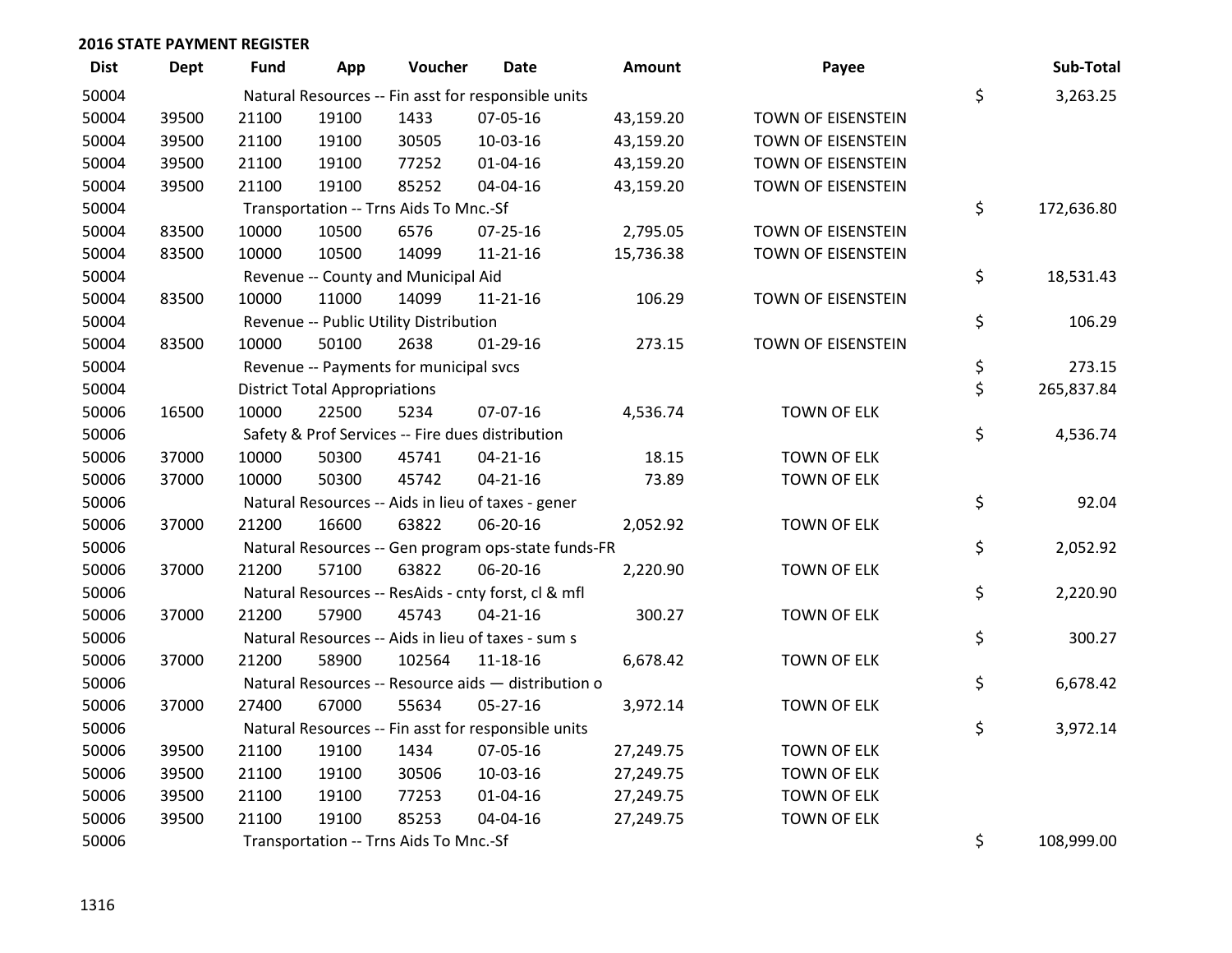| <b>Dist</b> | <b>Dept</b> | <b>Fund</b> | App                                  | Voucher                                          | Date                                                | Amount    | Payee                | Sub-Total        |
|-------------|-------------|-------------|--------------------------------------|--------------------------------------------------|-----------------------------------------------------|-----------|----------------------|------------------|
| 50006       | 83500       | 10000       | 10500                                | 6577                                             | $07 - 25 - 16$                                      | 2,087.41  | <b>TOWN OF ELK</b>   |                  |
| 50006       | 83500       | 10000       | 10500                                | 14100                                            | $11 - 21 - 16$                                      | 11,828.66 | <b>TOWN OF ELK</b>   |                  |
| 50006       |             |             |                                      | Revenue -- County and Municipal Aid              |                                                     |           |                      | \$<br>13,916.07  |
| 50006       | 83500       | 10000       | 10900                                | 8448                                             | $07 - 25 - 16$                                      | 4.00      | <b>TOWN OF ELK</b>   |                  |
| 50006       |             |             |                                      | Revenue -- State Aid, Tax Exempt Proprty         |                                                     |           |                      | \$<br>4.00       |
| 50006       |             |             | <b>District Total Appropriations</b> |                                                  |                                                     |           |                      | \$<br>142,772.50 |
| 50008       | 16500       | 10000       | 22500                                | 4516                                             | 06-27-16                                            | 834.47    | <b>TOWN OF EMERY</b> |                  |
| 50008       |             |             |                                      | Safety & Prof Services -- Fire dues distribution |                                                     |           |                      | \$<br>834.47     |
| 50008       | 37000       | 21200       | 16600                                | 63823                                            | 06-20-16                                            | 1,670.12  | <b>TOWN OF EMERY</b> |                  |
| 50008       |             |             |                                      |                                                  | Natural Resources -- Gen program ops-state funds-FR |           |                      | \$<br>1,670.12   |
| 50008       | 37000       | 21200       | 57100                                | 63823                                            | 06-20-16                                            | 2,479.39  | <b>TOWN OF EMERY</b> |                  |
| 50008       |             |             |                                      |                                                  | Natural Resources -- ResAids - cnty forst, cl & mfl |           |                      | \$<br>2,479.39   |
| 50008       | 37000       | 21200       | 58400                                | 48168                                            | 04-29-16                                            | 5,773.27  | <b>TOWN OF EMERY</b> |                  |
| 50008       | 37000       | 21200       | 58400                                | 90566                                            | 09-14-16                                            | 74,849.98 | TOWN OF EMERY        |                  |
| 50008       |             |             |                                      |                                                  | Natural Resources -- ResAids - pymt in lieu tax fed |           |                      | \$<br>80,623.25  |
| 50008       | 37000       | 21200       | 58900                                | 102565                                           | 11-18-16                                            | 1,943.51  | <b>TOWN OF EMERY</b> |                  |
| 50008       |             |             |                                      |                                                  | Natural Resources -- Resource aids - distribution o |           |                      | \$<br>1,943.51   |
| 50008       | 37000       | 27400       | 67000                                | 56268                                            | 05-27-16                                            | 1,296.36  | <b>TOWN OF EMERY</b> |                  |
| 50008       |             |             |                                      |                                                  | Natural Resources -- Fin asst for responsible units |           |                      | \$<br>1,296.36   |
| 50008       | 39500       | 21100       | 19100                                | 1435                                             | 07-05-16                                            | 44,673.07 | <b>TOWN OF EMERY</b> |                  |
| 50008       | 39500       | 21100       | 19100                                | 30507                                            | 10-03-16                                            | 44,673.09 | <b>TOWN OF EMERY</b> |                  |
| 50008       | 39500       | 21100       | 19100                                | 77254                                            | $01 - 04 - 16$                                      | 44,673.07 | <b>TOWN OF EMERY</b> |                  |
| 50008       | 39500       | 21100       | 19100                                | 85254                                            | 04-04-16                                            | 44,673.07 | TOWN OF EMERY        |                  |
| 50008       |             |             |                                      | Transportation -- Trns Aids To Mnc.-Sf           |                                                     |           |                      | \$<br>178,692.30 |
| 50008       | 83500       | 10000       | 10500                                | 6578                                             | $07 - 25 - 16$                                      | 2,310.13  | <b>TOWN OF EMERY</b> |                  |
| 50008       | 83500       | 10000       | 10500                                | 14101                                            | $11 - 21 - 16$                                      | 13,090.74 | TOWN OF EMERY        |                  |
| 50008       |             |             |                                      | Revenue -- County and Municipal Aid              |                                                     |           |                      | \$<br>15,400.87  |
| 50008       | 83500       | 10000       | 10900                                | 8449                                             | 07-25-16                                            | 2.00      | <b>TOWN OF EMERY</b> |                  |
| 50008       |             |             |                                      | Revenue -- State Aid, Tax Exempt Proprty         |                                                     |           |                      | \$<br>2.00       |
| 50008       | 83500       | 10000       | 30200                                | 5086                                             | $07 - 25 - 16$                                      | 17,730.24 | <b>TOWN OF EMERY</b> |                  |
| 50008       | 83500       | 10000       | 30200                                | 5230                                             | $07 - 25 - 16$                                      | 57,517.48 | TOWN OF EMERY        |                  |
| 50008       |             |             |                                      | Revenue -- School Lvy Tx/First Dollar Cr         |                                                     |           |                      | \$<br>75,247.72  |
| 50008       | 83500       | 52100       | 36300                                | 3489                                             | 03-29-16                                            | 11,807.64 | <b>TOWN OF EMERY</b> |                  |
| 50008       |             |             |                                      | Revenue -- Lottery & Gaming Credit               |                                                     |           |                      | \$<br>11,807.64  |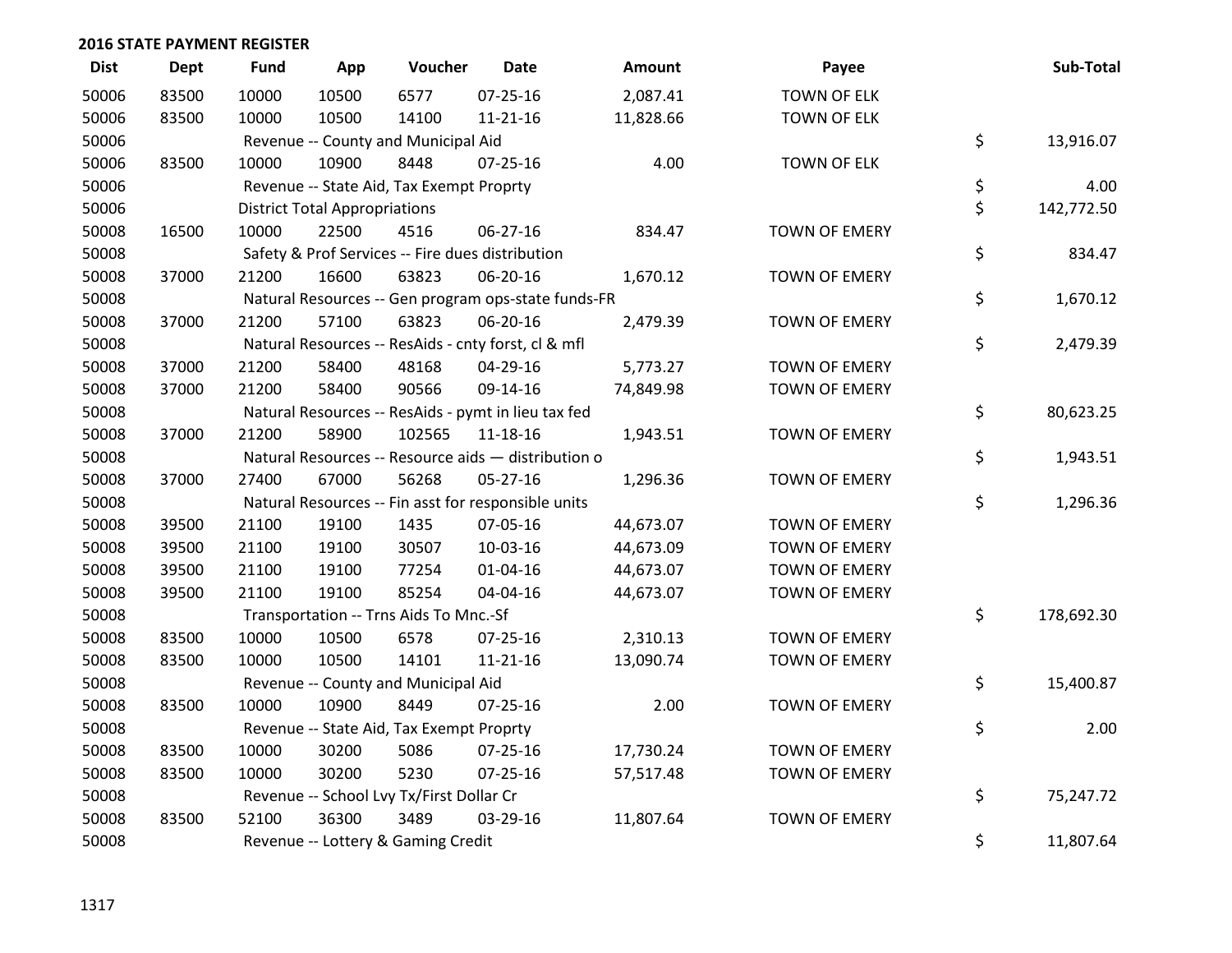| <b>Dist</b> | <b>Dept</b> | <b>Fund</b> | App                                  | Voucher                                             | <b>Date</b>    | Amount     | Payee                  | Sub-Total        |
|-------------|-------------|-------------|--------------------------------------|-----------------------------------------------------|----------------|------------|------------------------|------------------|
| 50008       |             |             | <b>District Total Appropriations</b> |                                                     |                |            |                        | \$<br>369,997.63 |
| 50010       | 16500       | 10000       | 22500                                | 4517                                                | 06-27-16       | 4,737.65   | TOWN OF FIFIELD        |                  |
| 50010       |             |             |                                      | Safety & Prof Services -- Fire dues distribution    |                |            |                        | \$<br>4,737.65   |
| 50010       | 37000       | 10000       | 50300                                | 46419                                               | $04 - 21 - 16$ | 66.17      | TOWN OF FIFIELD        |                  |
| 50010       |             |             |                                      | Natural Resources -- Aids in lieu of taxes - gener  |                |            |                        | \$<br>66.17      |
| 50010       | 37000       | 21200       | 16600                                | 63824                                               | 06-20-16       | 1,187.11   | TOWN OF FIFIELD        |                  |
| 50010       |             |             |                                      | Natural Resources -- Gen program ops-state funds-FR |                |            |                        | \$<br>1,187.11   |
| 50010       | 37000       | 21200       | 57100                                | 63824                                               | 06-20-16       | 1,793.54   | TOWN OF FIFIELD        |                  |
| 50010       |             |             |                                      | Natural Resources -- ResAids - cnty forst, cl & mfl |                |            |                        | \$<br>1,793.54   |
| 50010       | 37000       | 21200       | 57900                                | 46417                                               | $04 - 21 - 16$ | 0.94       | TOWN OF FIFIELD        |                  |
| 50010       | 37000       | 21200       | 57900                                | 46418                                               | $04 - 21 - 16$ | 3.10       | TOWN OF FIFIELD        |                  |
| 50010       |             |             |                                      | Natural Resources -- Aids in lieu of taxes - sum s  |                |            |                        | \$<br>4.04       |
| 50010       | 37000       | 21200       | 58400                                | 48172                                               | 05-19-16       | 10,946.30  | <b>TOWN OF FIFIELD</b> |                  |
| 50010       | 37000       | 21200       | 58400                                | 90567                                               | 09-14-16       | 141,921.26 | TOWN OF FIFIELD        |                  |
| 50010       |             |             |                                      | Natural Resources -- ResAids - pymt in lieu tax fed |                |            |                        | \$<br>152,867.56 |
| 50010       | 37000       | 21200       | 58900                                | 102566                                              | 11-18-16       | 250.79     | TOWN OF FIFIELD        |                  |
| 50010       |             |             |                                      | Natural Resources -- Resource aids - distribution o |                |            |                        | \$<br>250.79     |
| 50010       | 37000       | 27400       | 67000                                | 55516                                               | $05-27-16$     | 2,240.27   | TOWN OF FIFIELD        |                  |
| 50010       |             |             |                                      | Natural Resources -- Fin asst for responsible units |                |            |                        | \$<br>2,240.27   |
| 50010       | 39500       | 21100       | 19100                                | 1436                                                | 07-05-16       | 65,663.64  | TOWN OF FIFIELD        |                  |
| 50010       | 39500       | 21100       | 19100                                | 30508                                               | 10-03-16       | 65,663.64  | TOWN OF FIFIELD        |                  |
| 50010       | 39500       | 21100       | 19100                                | 77255                                               | $01 - 04 - 16$ | 65,663.64  | TOWN OF FIFIELD        |                  |
| 50010       | 39500       | 21100       | 19100                                | 85255                                               | 04-04-16       | 65,663.64  | TOWN OF FIFIELD        |                  |
| 50010       |             |             |                                      | Transportation -- Trns Aids To Mnc.-Sf              |                |            |                        | \$<br>262,654.56 |
| 50010       | 83500       | 10000       | 10500                                | 6579                                                | $07 - 25 - 16$ | 3,427.10   | TOWN OF FIFIELD        |                  |
| 50010       | 83500       | 10000       | 10500                                | 14102                                               | $11 - 21 - 16$ | 19,420.24  | TOWN OF FIFIELD        |                  |
| 50010       |             |             |                                      | Revenue -- County and Municipal Aid                 |                |            |                        | \$<br>22,847.34  |
| 50010       | 83500       | 10000       | 10900                                | 8450                                                | $07 - 25 - 16$ | 26.00      | TOWN OF FIFIELD        |                  |
| 50010       |             |             |                                      | Revenue -- State Aid, Tax Exempt Proprty            |                |            |                        | \$<br>26.00      |
| 50010       |             |             | <b>District Total Appropriations</b> |                                                     |                |            |                        | \$<br>448,675.03 |
| 50012       | 16500       | 10000       | 22500                                | 4518                                                | 06-27-16       | 1,849.75   | TOWN OF FLAMBEAU       |                  |
| 50012       |             |             |                                      | Safety & Prof Services -- Fire dues distribution    |                |            |                        | \$<br>1,849.75   |
| 50012       | 37000       | 10000       | 50300                                | 28958                                               | $02 - 12 - 16$ | 128.27     | TOWN OF FLAMBEAU       |                  |
| 50012       | 37000       | 10000       | 50300                                | 28959                                               | $02 - 12 - 16$ | 3,071.97   | TOWN OF FLAMBEAU       |                  |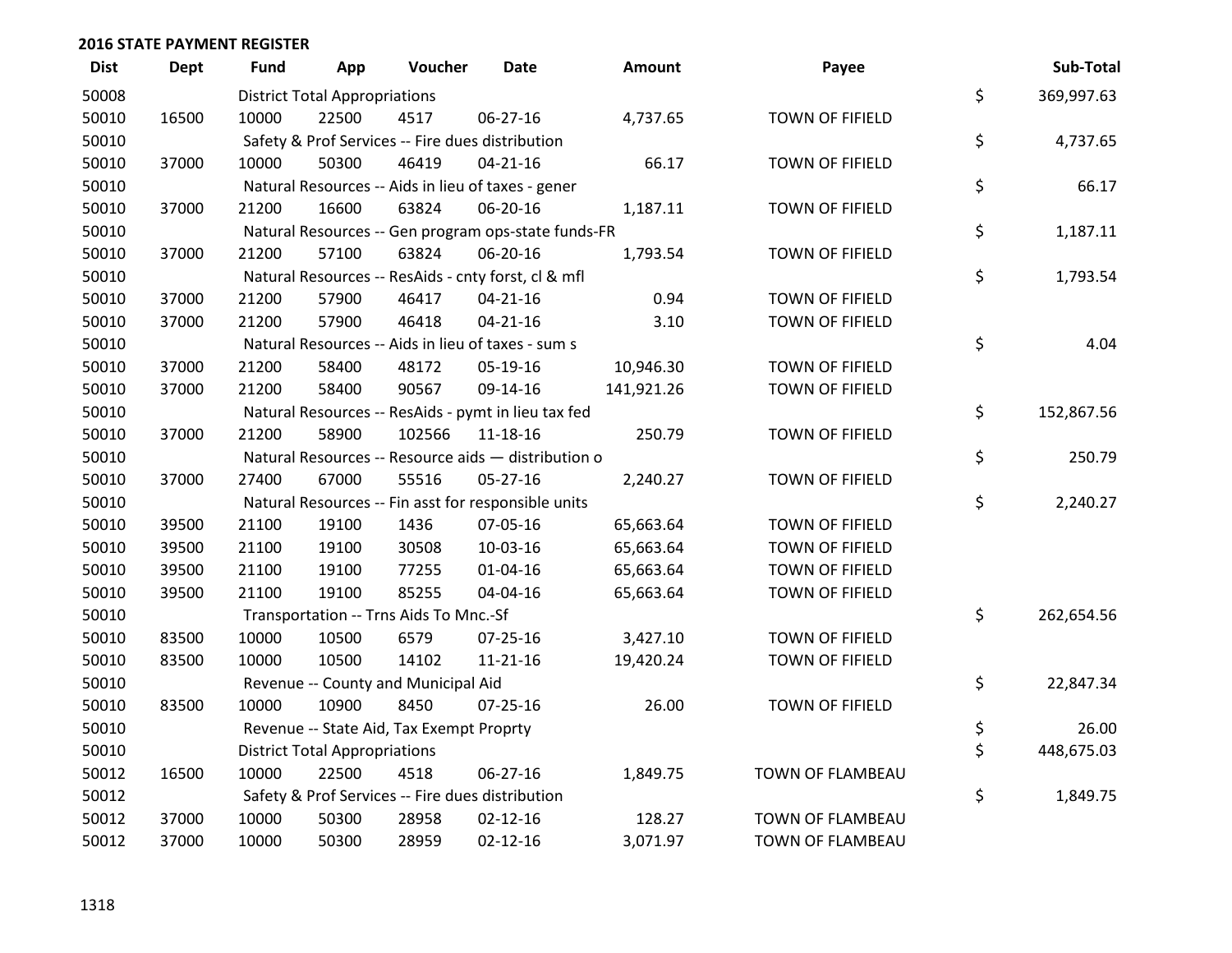| <b>Dist</b> | <b>Dept</b> | <b>Fund</b> | App                                  | Voucher                                  | <b>Date</b>                                         | <b>Amount</b> | Payee              | Sub-Total        |
|-------------|-------------|-------------|--------------------------------------|------------------------------------------|-----------------------------------------------------|---------------|--------------------|------------------|
| 50012       | 37000       | 10000       | 50300                                | 28960                                    | $02 - 12 - 16$                                      | 1,012.59      | TOWN OF FLAMBEAU   |                  |
| 50012       | 37000       | 10000       | 50300                                | 45816                                    | $04 - 21 - 16$                                      | 701.08        | TOWN OF FLAMBEAU   |                  |
| 50012       | 37000       | 10000       | 50300                                | 45817                                    | $04 - 21 - 16$                                      | 164.80        | TOWN OF FLAMBEAU   |                  |
| 50012       |             |             |                                      |                                          | Natural Resources -- Aids in lieu of taxes - gener  |               |                    | \$<br>5,078.71   |
| 50012       | 37000       | 10000       | 78500                                | 17246                                    | 01-08-16                                            | 9,000.00      | TOWN OF FLAMBEAU   |                  |
| 50012       |             |             |                                      |                                          | Natural Resources -- Res maint & dev - park fr & rd |               |                    | \$<br>9,000.00   |
| 50012       | 37000       | 21200       | 16600                                | 63825                                    | 06-20-16                                            | 2,602.15      | TOWN OF FLAMBEAU   |                  |
| 50012       |             |             |                                      |                                          | Natural Resources -- Gen program ops-state funds-FR |               |                    | \$<br>2,602.15   |
| 50012       | 37000       | 21200       | 57100                                | 63825                                    | 06-20-16                                            | 4,545.04      | TOWN OF FLAMBEAU   |                  |
| 50012       |             |             |                                      |                                          | Natural Resources -- ResAids - cnty forst, cl & mfl |               |                    | \$<br>4,545.04   |
| 50012       | 37000       | 21200       | 57900                                | 45814                                    | $04 - 21 - 16$                                      | 1,861.80      | TOWN OF FLAMBEAU   |                  |
| 50012       | 37000       | 21200       | 57900                                | 45815                                    | $04 - 21 - 16$                                      | 6,163.24      | TOWN OF FLAMBEAU   |                  |
| 50012       | 37000       | 21200       | 57900                                | 45818                                    | $04 - 21 - 16$                                      | 16.48         | TOWN OF FLAMBEAU   |                  |
| 50012       |             |             |                                      |                                          | Natural Resources -- Aids in lieu of taxes - sum s  |               |                    | \$<br>8,041.52   |
| 50012       | 37000       | 21200       | 58900                                | 102567                                   | 11-18-16                                            | 28.80         | TOWN OF FLAMBEAU   |                  |
| 50012       |             |             |                                      |                                          | Natural Resources -- Resource aids - distribution o |               |                    | \$<br>28.80      |
| 50012       | 37000       | 27400       | 67000                                | 56109                                    | $05 - 27 - 16$                                      | 2,272.73      | TOWN OF FLAMBEAU   |                  |
| 50012       |             |             |                                      |                                          | Natural Resources -- Fin asst for responsible units |               |                    | \$<br>2,272.73   |
| 50012       | 39500       | 21100       | 19100                                | 1437                                     | 07-05-16                                            | 32,540.90     | TOWN OF FLAMBEAU   |                  |
| 50012       | 39500       | 21100       | 19100                                | 30509                                    | 10-03-16                                            | 32,540.92     | TOWN OF FLAMBEAU   |                  |
| 50012       | 39500       | 21100       | 19100                                | 77256                                    | 01-04-16                                            | 32,540.90     | TOWN OF FLAMBEAU   |                  |
| 50012       | 39500       | 21100       | 19100                                | 85256                                    | 04-04-16                                            | 32,540.90     | TOWN OF FLAMBEAU   |                  |
| 50012       |             |             |                                      | Transportation -- Trns Aids To Mnc.-Sf   |                                                     |               |                    | \$<br>130,163.62 |
| 50012       | 39500       | 21100       | 27800                                | 70539                                    | 01-06-16                                            | 21,875.00     | TREAS TN FLAMBEAU  |                  |
| 50012       |             |             |                                      | Transportation -- Loc Rd Imp Prg St Fd   |                                                     |               |                    | \$<br>21,875.00  |
| 50012       | 83500       | 10000       | 10500                                | 6580                                     | 07-25-16                                            | 599.56        | TOWN OF FLAMBEAU   |                  |
| 50012       | 83500       | 10000       | 10500                                | 14103                                    | 11-21-16                                            | 11,818.03     | TOWN OF FLAMBEAU   |                  |
| 50012       |             |             |                                      | Revenue -- County and Municipal Aid      |                                                     |               |                    | \$<br>12,417.59  |
| 50012       | 83500       | 10000       | 10900                                | 8451                                     | $07 - 25 - 16$                                      | 23.00         | TOWN OF FLAMBEAU   |                  |
| 50012       |             |             |                                      | Revenue -- State Aid, Tax Exempt Proprty |                                                     |               |                    | \$<br>23.00      |
| 50012       | 83500       | 10000       | 11000                                | 14103                                    | $11 - 21 - 16$                                      | 406.59        | TOWN OF FLAMBEAU   |                  |
| 50012       |             |             |                                      | Revenue -- Public Utility Distribution   |                                                     |               |                    | \$<br>406.59     |
| 50012       |             |             | <b>District Total Appropriations</b> |                                          |                                                     |               |                    | \$<br>198,304.50 |
| 50014       | 16500       | 10000       | 22500                                | 4519                                     | 06-27-16                                            | 370.48        | TOWN OF GEORGETOWN |                  |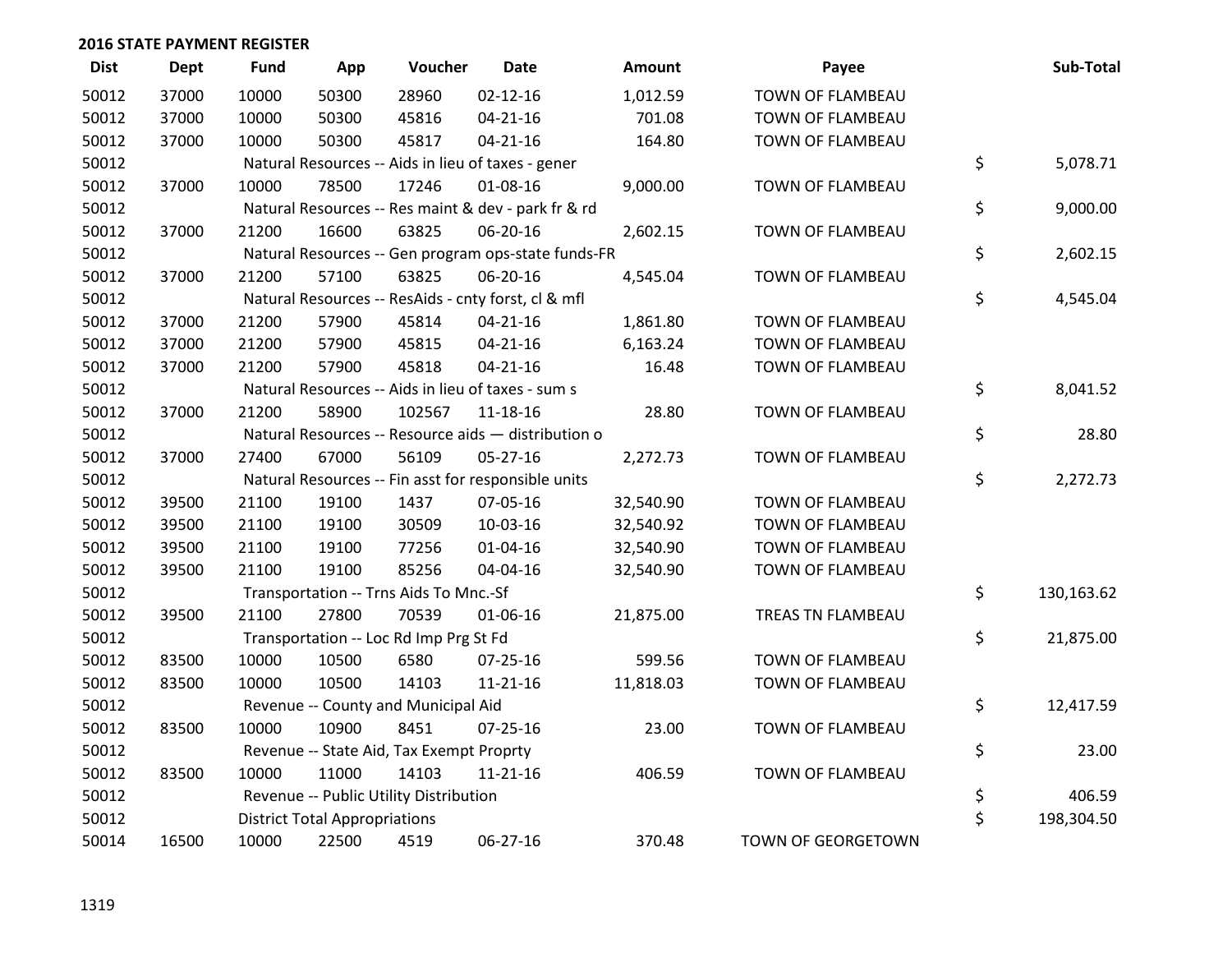| <b>Dist</b> | <b>Dept</b> | <b>Fund</b> | App                                  | Voucher                                          | Date                                                | Amount    | Payee                  | Sub-Total        |
|-------------|-------------|-------------|--------------------------------------|--------------------------------------------------|-----------------------------------------------------|-----------|------------------------|------------------|
| 50014       |             |             |                                      | Safety & Prof Services -- Fire dues distribution |                                                     |           |                        | \$<br>370.48     |
| 50014       | 37000       | 21200       | 16600                                | 63826                                            | 06-20-16                                            | 374.70    | TOWN OF GEORGETOWN     |                  |
| 50014       |             |             |                                      |                                                  | Natural Resources -- Gen program ops-state funds-FR |           |                        | \$<br>374.70     |
| 50014       | 37000       | 21200       | 57100                                | 63826                                            | 06-20-16                                            | 6,917.09  | TOWN OF GEORGETOWN     |                  |
| 50014       |             |             |                                      |                                                  | Natural Resources -- ResAids - cnty forst, cl & mfl |           |                        | \$<br>6,917.09   |
| 50014       | 39500       | 21100       | 19100                                | 1438                                             | 07-05-16                                            | 21,221.77 | TOWN OF GEORGETOWN     |                  |
| 50014       | 39500       | 21100       | 19100                                | 30510                                            | 10-03-16                                            | 21,221.79 | TOWN OF GEORGETOWN     |                  |
| 50014       | 39500       | 21100       | 19100                                | 77257                                            | $01 - 04 - 16$                                      | 21,221.77 | TOWN OF GEORGETOWN     |                  |
| 50014       | 39500       | 21100       | 19100                                | 85257                                            | 04-04-16                                            | 21,221.77 | TOWN OF GEORGETOWN     |                  |
| 50014       |             |             |                                      | Transportation -- Trns Aids To Mnc.-Sf           |                                                     |           |                        | \$<br>84,887.10  |
| 50014       | 83500       | 10000       | 10500                                | 6581                                             | $07 - 25 - 16$                                      | 4,139.14  | TOWN OF GEORGETOWN     |                  |
| 50014       | 83500       | 10000       | 10500                                | 14104                                            | $11 - 21 - 16$                                      | 23,455.15 | TOWN OF GEORGETOWN     |                  |
| 50014       |             |             |                                      | Revenue -- County and Municipal Aid              |                                                     |           |                        | \$<br>27,594.29  |
| 50014       | 83500       | 10000       | 30200                                | 5087                                             | $07 - 25 - 16$                                      | 8,398.12  | TOWN OF GEORGETOWN     |                  |
| 50014       | 83500       | 10000       | 30200                                | 5231                                             | $07 - 25 - 16$                                      | 26,641.21 | TOWN OF GEORGETOWN     |                  |
| 50014       |             |             |                                      | Revenue -- School Lvy Tx/First Dollar Cr         |                                                     |           |                        | \$<br>35,039.33  |
| 50014       | 83500       | 52100       | 36300                                | 3490                                             | 03-29-16                                            | 6,352.68  | TOWN OF GEORGETOWN     |                  |
| 50014       |             |             |                                      | Revenue -- Lottery & Gaming Credit               |                                                     |           |                        | \$<br>6,352.68   |
| 50014       |             |             | <b>District Total Appropriations</b> |                                                  |                                                     |           |                        | \$<br>161,535.67 |
| 50016       | 16500       | 10000       | 22500                                | 4520                                             | 06-27-16                                            | 494.53    | <b>TOWN OF HACKETT</b> |                  |
| 50016       |             |             |                                      | Safety & Prof Services -- Fire dues distribution |                                                     |           |                        | \$<br>494.53     |
| 50016       | 37000       | 10000       | 50300                                | 45807                                            | $04 - 21 - 16$                                      | 8.00      | <b>TOWN OF HACKETT</b> |                  |
| 50016       |             |             |                                      |                                                  | Natural Resources -- Aids in lieu of taxes - gener  |           |                        | \$<br>8.00       |
| 50016       | 37000       | 21200       | 16600                                | 63827                                            | 06-20-16                                            | 2,121.17  | <b>TOWN OF HACKETT</b> |                  |
| 50016       |             |             |                                      |                                                  | Natural Resources -- Gen program ops-state funds-FR |           |                        | \$<br>2,121.17   |
| 50016       | 37000       | 21200       | 57100                                | 63827                                            | 06-20-16                                            | 4,770.04  | <b>TOWN OF HACKETT</b> |                  |
| 50016       |             |             |                                      |                                                  | Natural Resources -- ResAids - cnty forst, cl & mfl |           |                        | \$<br>4,770.04   |
| 50016       | 37000       | 21200       | 57900                                | 45805                                            | $04 - 21 - 16$                                      | 0.80      | <b>TOWN OF HACKETT</b> |                  |
| 50016       | 37000       | 21200       | 57900                                | 45806                                            | $04 - 21 - 16$                                      | 0.26      | <b>TOWN OF HACKETT</b> |                  |
| 50016       |             |             |                                      |                                                  | Natural Resources -- Aids in lieu of taxes - sum s  |           |                        | \$<br>1.06       |
| 50016       | 37000       | 21200       | 58900                                | 102568                                           | $11 - 18 - 16$                                      | 2,654.02  | <b>TOWN OF HACKETT</b> |                  |
| 50016       |             |             |                                      |                                                  | Natural Resources -- Resource aids - distribution o |           |                        | \$<br>2,654.02   |
| 50016       | 39500       | 21100       | 19100                                | 1439                                             | 07-05-16                                            | 17,803.17 | <b>TOWN OF HACKETT</b> |                  |
| 50016       | 39500       | 21100       | 19100                                | 30511                                            | 10-03-16                                            | 17,803.17 | <b>TOWN OF HACKETT</b> |                  |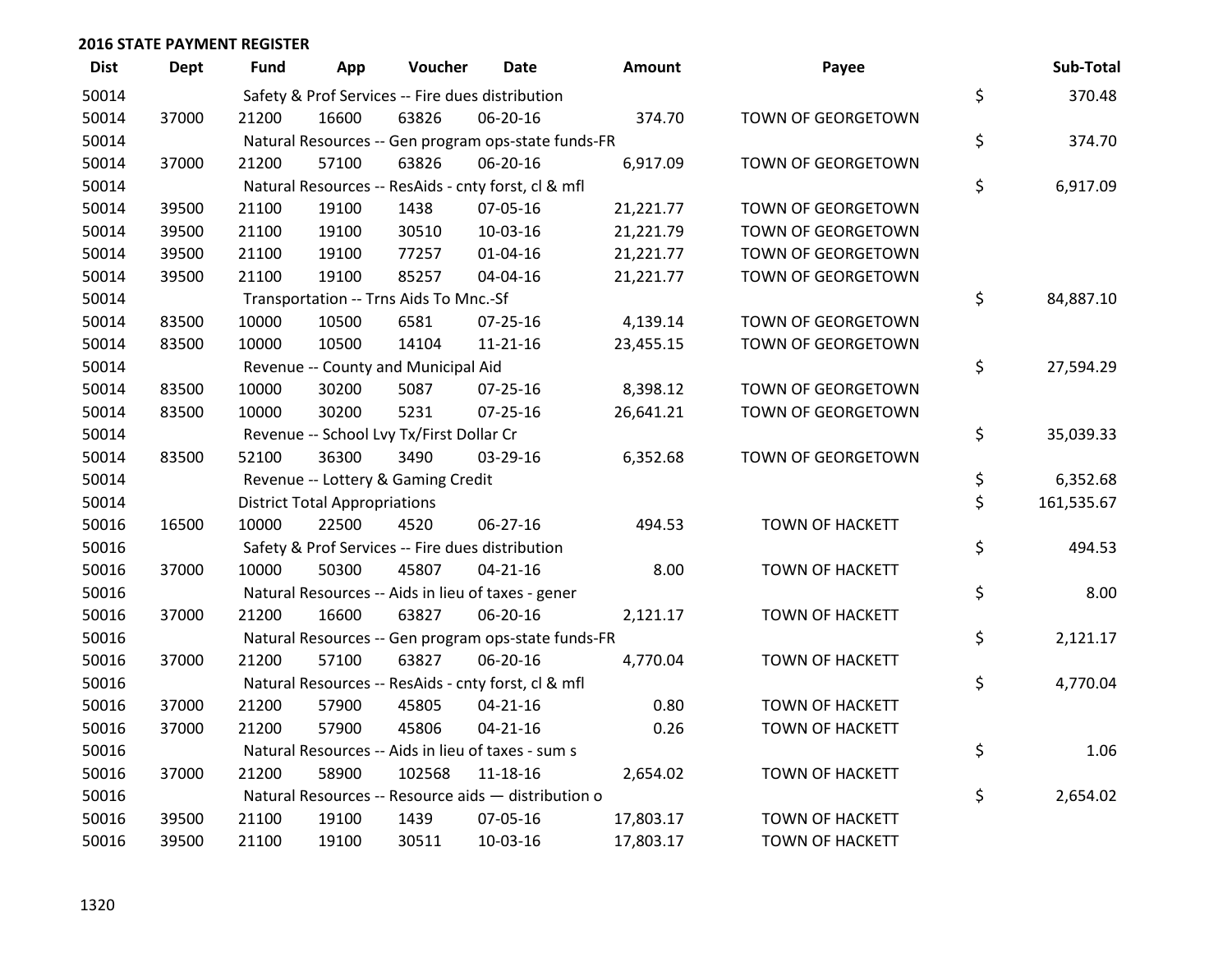| <b>Dist</b> | <b>Dept</b> | Fund  | App                                  | Voucher                                          | <b>Date</b>                                         | <b>Amount</b> | Payee                  | Sub-Total       |
|-------------|-------------|-------|--------------------------------------|--------------------------------------------------|-----------------------------------------------------|---------------|------------------------|-----------------|
| 50016       | 39500       | 21100 | 19100                                | 77258                                            | $01 - 04 - 16$                                      | 17,803.17     | <b>TOWN OF HACKETT</b> |                 |
| 50016       | 39500       | 21100 | 19100                                | 85258                                            | 04-04-16                                            | 17,803.17     | <b>TOWN OF HACKETT</b> |                 |
| 50016       |             |       |                                      | Transportation -- Trns Aids To Mnc.-Sf           |                                                     |               |                        | \$<br>71,212.68 |
| 50016       | 83500       | 10000 | 10500                                | 6582                                             | 07-25-16                                            | 1,345.75      | TOWN OF HACKETT        |                 |
| 50016       | 83500       | 10000 | 10500                                | 14105                                            | $11 - 21 - 16$                                      | 7,625.91      | TOWN OF HACKETT        |                 |
| 50016       |             |       |                                      | Revenue -- County and Municipal Aid              |                                                     |               |                        | \$<br>8,971.66  |
| 50016       |             |       | <b>District Total Appropriations</b> |                                                  |                                                     |               |                        | \$<br>90,233.16 |
| 50018       | 16500       | 10000 | 22500                                | 5235                                             | 08-02-16                                            | 630.41        | HARMONY, TOWN OF       |                 |
| 50018       |             |       |                                      | Safety & Prof Services -- Fire dues distribution |                                                     |               |                        | \$<br>630.41    |
| 50018       | 37000       | 21200 | 16600                                | 63828                                            | 06-20-16                                            | 553.12        | HARMONY, TOWN OF       |                 |
| 50018       |             |       |                                      |                                                  | Natural Resources -- Gen program ops-state funds-FR |               |                        | \$<br>553.12    |
| 50018       | 37000       | 21200 | 57100                                | 63828                                            | 06-20-16                                            | 2,075.42      | HARMONY, TOWN OF       |                 |
| 50018       |             |       |                                      |                                                  | Natural Resources -- ResAids - cnty forst, cl & mfl |               |                        | \$<br>2,075.42  |
| 50018       | 37000       | 21200 | 57900                                | 45765                                            | $04 - 21 - 16$                                      | 812.42        | HARMONY, TOWN OF       |                 |
| 50018       | 37000       | 21200 | 57900                                | 45766                                            | $04 - 21 - 16$                                      | 6.44          | HARMONY, TOWN OF       |                 |
| 50018       |             |       |                                      |                                                  | Natural Resources -- Aids in lieu of taxes - sum s  |               |                        | \$<br>818.86    |
| 50018       | 37000       | 21200 | 58900                                | 102569                                           | $11 - 18 - 16$                                      | 2,412.18      | HARMONY, TOWN OF       |                 |
| 50018       |             |       |                                      |                                                  | Natural Resources -- Resource aids - distribution o |               |                        | \$<br>2,412.18  |
| 50018       | 37000       | 27400 | 67000                                | 56104                                            | $05 - 27 - 16$                                      | 836.72        | HARMONY, TOWN OF       |                 |
| 50018       |             |       |                                      |                                                  | Natural Resources -- Fin asst for responsible units |               |                        | \$<br>836.72    |
| 50018       | 39500       | 21100 | 19100                                | 1440                                             | 07-05-16                                            | 12,309.18     | HARMONY, TOWN OF       |                 |
| 50018       | 39500       | 21100 | 19100                                | 30512                                            | 10-03-16                                            | 12,309.18     | HARMONY, TOWN OF       |                 |
| 50018       | 39500       | 21100 | 19100                                | 77259                                            | $01 - 04 - 16$                                      | 12,309.18     | <b>TOWN OF HARMONY</b> |                 |
| 50018       | 39500       | 21100 | 19100                                | 85259                                            | 04-04-16                                            | 12,309.18     | <b>TOWN OF HARMONY</b> |                 |
| 50018       |             |       |                                      | Transportation -- Trns Aids To Mnc.-Sf           |                                                     |               |                        | \$<br>49,236.72 |
| 50018       | 83500       | 10000 | 10500                                | 6583                                             | 07-25-16                                            | 2,168.21      | HARMONY, TOWN OF       |                 |
| 50018       | 83500       | 10000 | 10500                                | 14106                                            | $11 - 21 - 16$                                      | 12,189.34     | HARMONY, TOWN OF       |                 |
| 50018       |             |       |                                      | Revenue -- County and Municipal Aid              |                                                     |               |                        | \$<br>14,357.55 |
| 50018       | 83500       | 10000 | 10900                                | 8452                                             | 07-25-16                                            | 1.00          | HARMONY, TOWN OF       |                 |
| 50018       |             |       |                                      | Revenue -- State Aid, Tax Exempt Proprty         |                                                     |               |                        | \$<br>1.00      |
| 50018       | 83500       | 10000 | 11000                                | 14106                                            | $11 - 21 - 16$                                      | 98.05         | HARMONY, TOWN OF       |                 |
| 50018       |             |       |                                      | Revenue -- Public Utility Distribution           |                                                     |               |                        | \$<br>98.05     |
| 50018       | 83500       | 10000 | 30200                                | 5088                                             | 07-25-16                                            | 11,174.42     | HARMONY, TOWN OF       |                 |
| 50018       | 83500       | 10000 | 30200                                | 5232                                             | 07-25-16                                            | 38,669.30     | HARMONY, TOWN OF       |                 |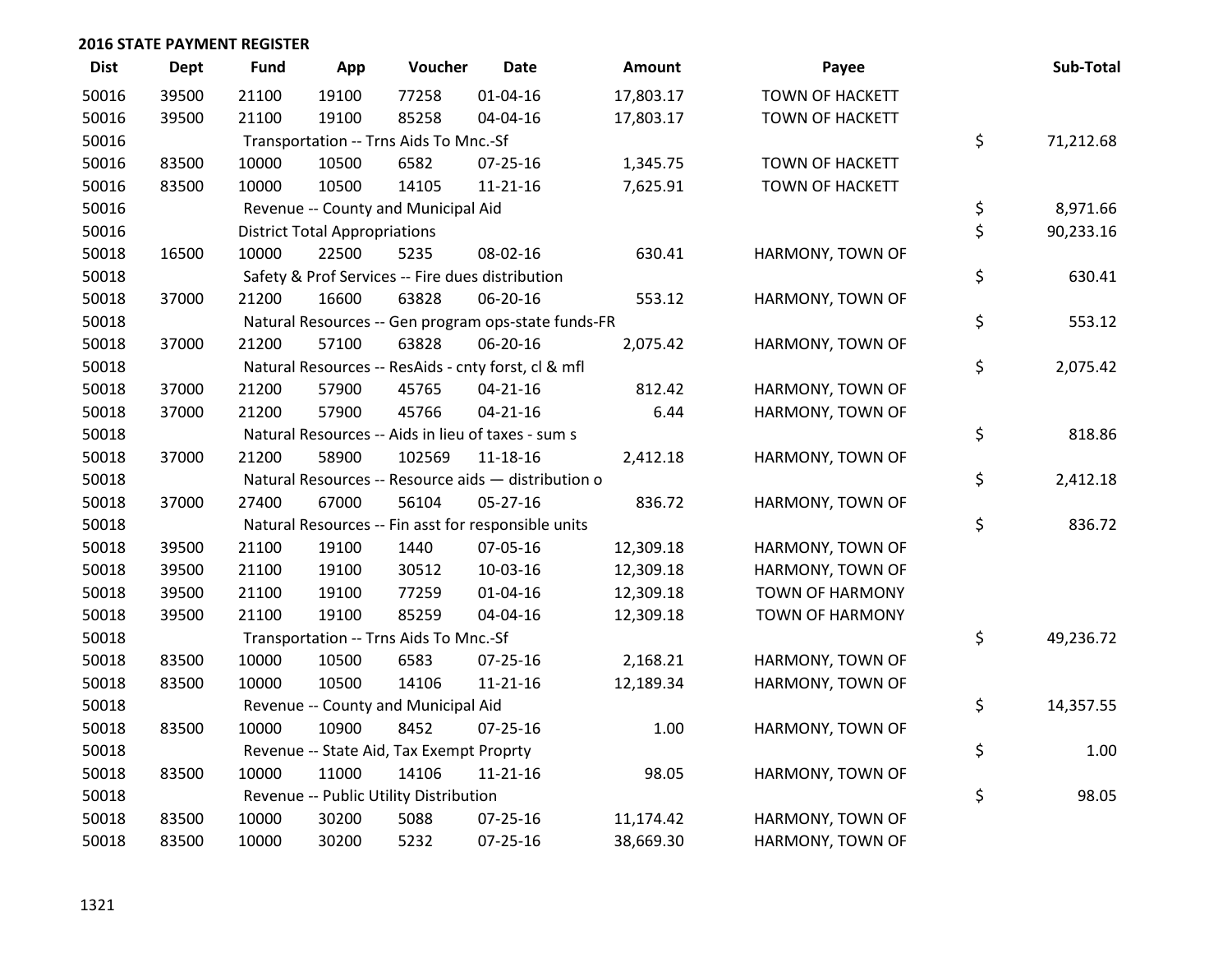| <b>Dist</b> | <b>Dept</b> | <b>Fund</b> | App                                  | Voucher                                  | <b>Date</b>                                         | Amount    | Payee                  | Sub-Total        |
|-------------|-------------|-------------|--------------------------------------|------------------------------------------|-----------------------------------------------------|-----------|------------------------|------------------|
| 50018       |             |             |                                      | Revenue -- School Lvy Tx/First Dollar Cr |                                                     |           |                        | \$<br>49,843.72  |
| 50018       | 83500       | 52100       | 36300                                | 3491                                     | 03-29-16                                            | 9,486.48  | HARMONY, TOWN OF       |                  |
| 50018       |             |             |                                      | Revenue -- Lottery & Gaming Credit       |                                                     |           |                        | \$<br>9,486.48   |
| 50018       |             |             | <b>District Total Appropriations</b> |                                          |                                                     |           |                        | \$<br>130,350.23 |
| 50020       | 16500       | 10000       | 22500                                | 4521                                     | 06-27-16                                            | 1,030.50  | TOWN OF HILL           |                  |
| 50020       |             |             |                                      |                                          | Safety & Prof Services -- Fire dues distribution    |           |                        | \$<br>1,030.50   |
| 50020       | 37000       | 21200       | 16600                                | 63829                                    | 06-20-16                                            | 1,688.92  | TOWN OF HILL           |                  |
| 50020       |             |             |                                      |                                          | Natural Resources -- Gen program ops-state funds-FR |           |                        | \$<br>1,688.92   |
| 50020       | 37000       | 21200       | 57100                                | 63829                                    | 06-20-16                                            | 1,624.05  | <b>TOWN OF HILL</b>    |                  |
| 50020       |             |             |                                      |                                          | Natural Resources -- ResAids - cnty forst, cl & mfl |           |                        | \$<br>1,624.05   |
| 50020       | 37000       | 21200       | 58900                                | 102570                                   | 11-18-16                                            | 536.37    | <b>TOWN OF HILL</b>    |                  |
| 50020       |             |             |                                      |                                          | Natural Resources -- Resource aids - distribution o |           |                        | \$<br>536.37     |
| 50020       | 39500       | 21100       | 19100                                | 1441                                     | 07-05-16                                            | 16,807.12 | <b>TOWN OF HILL</b>    |                  |
| 50020       | 39500       | 21100       | 19100                                | 30513                                    | 10-03-16                                            | 16,807.12 | TOWN OF HILL           |                  |
| 50020       | 39500       | 21100       | 19100                                | 77260                                    | $01 - 04 - 16$                                      | 16,807.12 | TOWN OF HILL           |                  |
| 50020       | 39500       | 21100       | 19100                                | 85260                                    | 04-04-16                                            | 16,807.12 | <b>TOWN OF HILL</b>    |                  |
| 50020       |             |             |                                      | Transportation -- Trns Aids To Mnc.-Sf   |                                                     |           |                        | \$<br>67,228.48  |
| 50020       | 83500       | 10000       | 10500                                | 6584                                     | $07 - 25 - 16$                                      | 2,928.20  | TOWN OF HILL           |                  |
| 50020       | 83500       | 10000       | 10500                                | 14107                                    | $11 - 21 - 16$                                      | 15,961.89 | <b>TOWN OF HILL</b>    |                  |
| 50020       |             |             |                                      | Revenue -- County and Municipal Aid      |                                                     |           |                        | \$<br>18,890.09  |
| 50020       | 83500       | 10000       | 11000                                | 14107                                    | $11 - 21 - 16$                                      | 656.16    | <b>TOWN OF HILL</b>    |                  |
| 50020       |             |             |                                      | Revenue -- Public Utility Distribution   |                                                     |           |                        | \$<br>656.16     |
| 50020       |             |             | <b>District Total Appropriations</b> |                                          |                                                     |           |                        | \$<br>91,654.57  |
| 50022       | 16500       | 10000       | 22500                                | 5236                                     | 07-07-16                                            | 787.30    | KENNAN, TOWN OF        |                  |
| 50022       |             |             |                                      |                                          | Safety & Prof Services -- Fire dues distribution    |           |                        | \$<br>787.30     |
| 50022       | 37000       | 21200       | 16600                                | 63830                                    | 06-20-16                                            | 1,135.03  | KENNAN, TOWN OF        |                  |
| 50022       |             |             |                                      |                                          | Natural Resources -- Gen program ops-state funds-FR |           |                        | \$<br>1,135.03   |
| 50022       | 37000       | 21200       | 57100                                | 63830                                    | 06-20-16                                            | 7,399.38  | KENNAN, TOWN OF        |                  |
| 50022       |             |             |                                      |                                          | Natural Resources -- ResAids - cnty forst, cl & mfl |           |                        | \$<br>7,399.38   |
| 50022       | 37000       | 21200       | 58900                                | 102571                                   | $11 - 18 - 16$                                      | 2,036.99  | <b>KENNAN, TOWN OF</b> |                  |
| 50022       |             |             |                                      |                                          | Natural Resources -- Resource aids - distribution o |           |                        | \$<br>2,036.99   |
| 50022       | 37000       | 27400       | 67000                                | 57517                                    | 05-31-16                                            | 1,860.00  | KENNAN, TOWN OF        |                  |
| 50022       |             |             |                                      |                                          | Natural Resources -- Fin asst for responsible units |           |                        | \$<br>1,860.00   |
| 50022       | 39500       | 21100       | 19100                                | 1442                                     | 07-05-16                                            | 33,426.36 | <b>KENNAN, TOWN OF</b> |                  |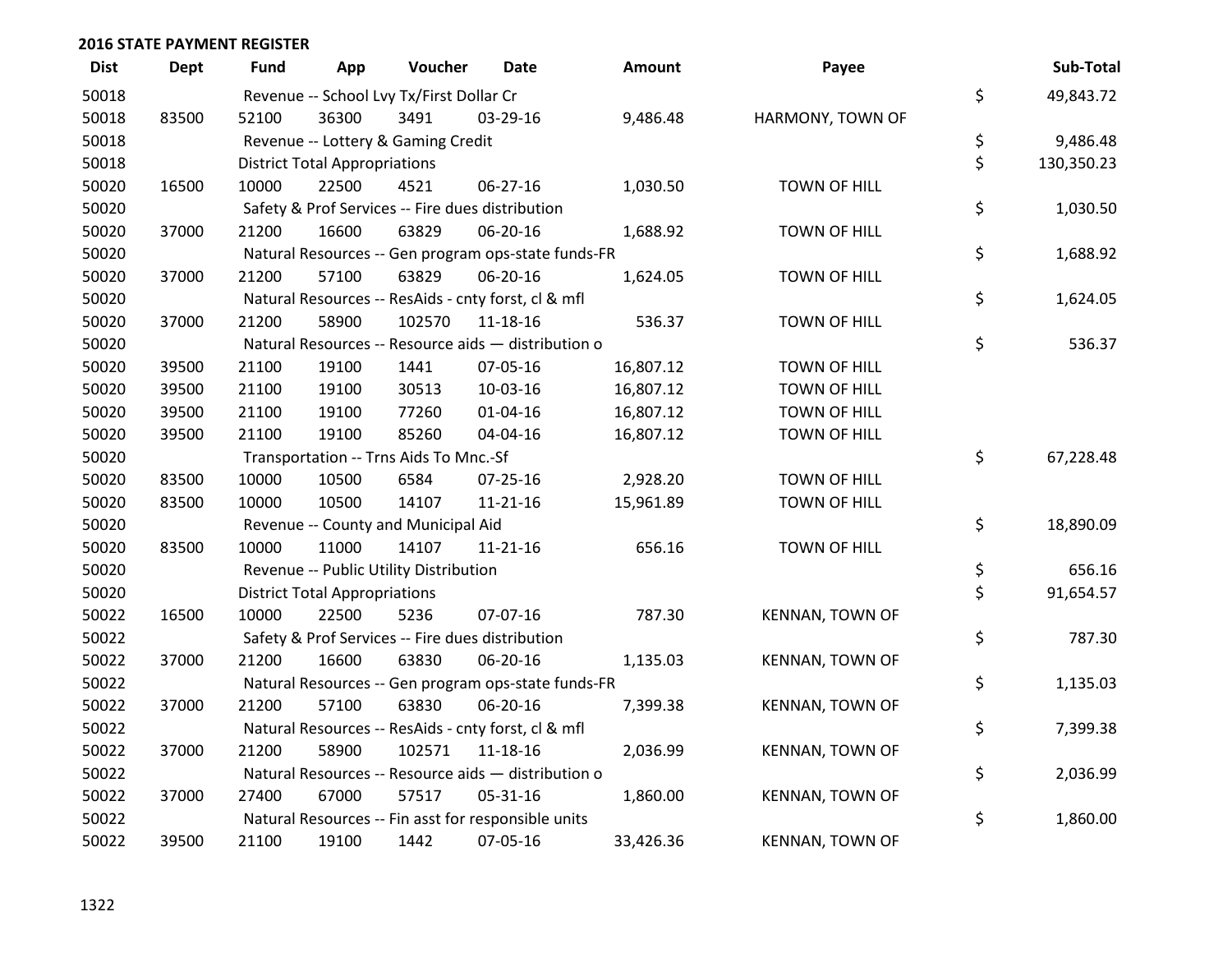| <b>Dist</b> | <b>Dept</b> | <b>Fund</b> | App                                  | Voucher                                        | <b>Date</b>                                         | <b>Amount</b> | Payee                  | Sub-Total        |
|-------------|-------------|-------------|--------------------------------------|------------------------------------------------|-----------------------------------------------------|---------------|------------------------|------------------|
| 50022       | 39500       | 21100       | 19100                                | 30514                                          | 10-03-16                                            | 33,426.36     | <b>KENNAN, TOWN OF</b> |                  |
| 50022       | 39500       | 21100       | 19100                                | 77261                                          | $01 - 04 - 16$                                      | 33,426.36     | <b>TOWN OF KENNAN</b>  |                  |
| 50022       | 39500       | 21100       | 19100                                | 85261                                          | 04-04-16                                            | 33,426.36     | <b>TOWN OF KENNAN</b>  |                  |
| 50022       |             |             |                                      | Transportation -- Trns Aids To Mnc.-Sf         |                                                     |               |                        | \$<br>133,705.44 |
| 50022       | 83500       | 10000       | 10500                                | 6585                                           | 07-25-16                                            | 4,866.82      | KENNAN, TOWN OF        |                  |
| 50022       | 83500       | 10000       | 10500                                | 14108                                          | $11 - 21 - 16$                                      | 27,447.79     | <b>KENNAN, TOWN OF</b> |                  |
| 50022       |             |             |                                      | Revenue -- County and Municipal Aid            |                                                     |               |                        | \$<br>32,314.61  |
| 50022       | 83500       | 10000       | 11000                                | 14108                                          | $11 - 21 - 16$                                      | 136.05        | KENNAN, TOWN OF        |                  |
| 50022       |             |             |                                      | Revenue -- Public Utility Distribution         |                                                     |               |                        | \$<br>136.05     |
| 50022       |             |             | <b>District Total Appropriations</b> |                                                |                                                     |               |                        | \$<br>179,374.80 |
| 50024       | 16500       | 10000       | 22500                                | 4522                                           | 06-27-16                                            | 766.62        | <b>TOWN OF KNOX</b>    |                  |
| 50024       |             |             |                                      |                                                | Safety & Prof Services -- Fire dues distribution    |               |                        | \$<br>766.62     |
| 50024       | 37000       | 21200       | 16600                                | 63831                                          | 06-20-16                                            | 1,637.96      | <b>TOWN OF KNOX</b>    |                  |
| 50024       |             |             |                                      |                                                | Natural Resources -- Gen program ops-state funds-FR |               |                        | \$<br>1,637.96   |
| 50024       | 37000       | 21200       | 57100                                | 63831                                          | 06-20-16                                            | 1,435.51      | <b>TOWN OF KNOX</b>    |                  |
| 50024       |             |             |                                      |                                                | Natural Resources -- ResAids - cnty forst, cl & mfl |               |                        | \$<br>1,435.51   |
| 50024       | 37000       | 21200       | 58900                                | 102572                                         | $11 - 18 - 16$                                      | 547.50        | TOWN OF KNOX           |                  |
| 50024       |             |             |                                      |                                                | Natural Resources -- Resource aids - distribution o |               |                        | \$<br>547.50     |
| 50024       | 37000       | 27400       | 67000                                | 55816                                          | $05 - 27 - 16$                                      | 2,431.75      | <b>TOWN OF KNOX</b>    |                  |
| 50024       |             |             |                                      |                                                | Natural Resources -- Fin asst for responsible units |               |                        | \$<br>2,431.75   |
| 50024       | 39500       | 21100       | 19100                                | 1443                                           | 07-05-16                                            | 25,377.10     | TOWN OF KNOX           |                  |
| 50024       | 39500       | 21100       | 19100                                | 30515                                          | 10-03-16                                            | 25,377.12     | TOWN OF KNOX           |                  |
| 50024       | 39500       | 21100       | 19100                                | 77262                                          | $01 - 04 - 16$                                      | 25,377.10     | <b>TOWN OF KNOX</b>    |                  |
| 50024       | 39500       | 21100       | 19100                                | 85262                                          | 04-04-16                                            | 25,377.10     | <b>TOWN OF KNOX</b>    |                  |
| 50024       |             |             |                                      | Transportation -- Trns Aids To Mnc.-Sf         |                                                     |               |                        | \$<br>101,508.42 |
| 50024       | 46500       | 27200       | 36500                                | 14012                                          | 08-17-16                                            | 20,648.72     | TOWN OF KNOX           |                  |
| 50024       |             |             |                                      | Military Affairs -- Major disaster assist; PIF |                                                     |               |                        | \$<br>20,648.72  |
| 50024       | 83500       | 10000       | 10500                                | 6586                                           | 07-25-16                                            | 3,725.12      | <b>TOWN OF KNOX</b>    |                  |
| 50024       | 83500       | 10000       | 10500                                | 14109                                          | $11 - 21 - 16$                                      | 21,109.02     | <b>TOWN OF KNOX</b>    |                  |
| 50024       |             |             |                                      | Revenue -- County and Municipal Aid            |                                                     |               |                        | \$<br>24,834.14  |
| 50024       |             |             | <b>District Total Appropriations</b> |                                                |                                                     |               |                        | \$<br>153,810.62 |
| 50026       | 16500       | 10000       | 22500                                | 4523                                           | $06 - 27 - 16$                                      | 4,594.28      | <b>TOWN OF LAKE</b>    |                  |
| 50026       |             |             |                                      |                                                | Safety & Prof Services -- Fire dues distribution    |               |                        | \$<br>4,594.28   |
| 50026       | 37000       | 10000       | 50300                                | 30776                                          | $02 - 17 - 16$                                      | 781.60        | <b>TOWN OF LAKE</b>    |                  |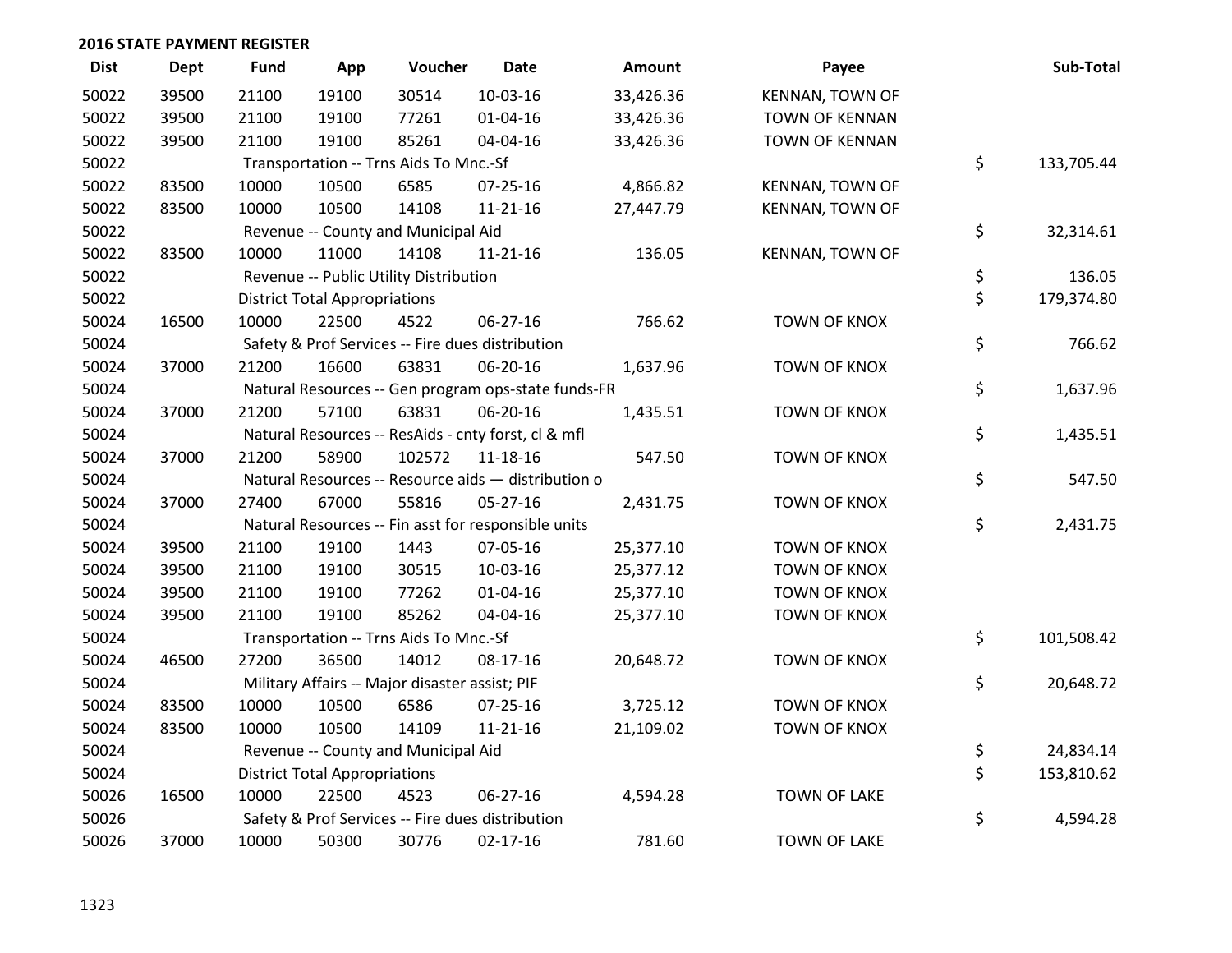| <b>Dist</b> | <b>Dept</b> | <b>Fund</b> | App                                  | Voucher                                             | <b>Date</b>    | Amount     | Payee               | Sub-Total        |
|-------------|-------------|-------------|--------------------------------------|-----------------------------------------------------|----------------|------------|---------------------|------------------|
| 50026       | 37000       | 10000       | 50300                                | 46480                                               | $04 - 21 - 16$ | 182.71     | <b>TOWN OF LAKE</b> |                  |
| 50026       |             |             |                                      | Natural Resources -- Aids in lieu of taxes - gener  |                |            |                     | \$<br>964.31     |
| 50026       | 37000       | 21200       | 16600                                | 63832                                               | 06-20-16       | 3,930.53   | <b>TOWN OF LAKE</b> |                  |
| 50026       |             |             |                                      | Natural Resources -- Gen program ops-state funds-FR |                |            |                     | \$<br>3,930.53   |
| 50026       | 37000       | 21200       | 57100                                | 63832                                               | 06-20-16       | 4,451.74   | <b>TOWN OF LAKE</b> |                  |
| 50026       |             |             |                                      | Natural Resources -- ResAids - cnty forst, cl & mfl |                |            |                     | \$<br>4,451.74   |
| 50026       | 37000       | 21200       | 57900                                | 46478                                               | $04 - 21 - 16$ | 9.16       | <b>TOWN OF LAKE</b> |                  |
| 50026       | 37000       | 21200       | 57900                                | 46479                                               | $04 - 21 - 16$ | 5,793.04   | <b>TOWN OF LAKE</b> |                  |
| 50026       |             |             |                                      | Natural Resources -- Aids in lieu of taxes - sum s  |                |            |                     | \$<br>5,802.20   |
| 50026       | 37000       | 21200       | 58900                                | 102573                                              | $11 - 18 - 16$ | 3,041.35   | <b>TOWN OF LAKE</b> |                  |
| 50026       |             |             |                                      | Natural Resources -- Resource aids - distribution o |                |            |                     | \$<br>3,041.35   |
| 50026       | 37000       | 27400       | 67000                                | 55515                                               | $05 - 27 - 16$ | 1,319.97   | <b>TOWN OF LAKE</b> |                  |
| 50026       |             |             |                                      | Natural Resources -- Fin asst for responsible units |                |            |                     | \$<br>1,319.97   |
| 50026       | 39500       | 21100       | 19100                                | 1444                                                | 07-05-16       | 47,414.56  | <b>TOWN OF LAKE</b> |                  |
| 50026       | 39500       | 21100       | 19100                                | 30516                                               | 10-03-16       | 47,414.58  | <b>TOWN OF LAKE</b> |                  |
| 50026       | 39500       | 21100       | 19100                                | 77263                                               | $01 - 04 - 16$ | 47,414.56  | <b>TOWN OF LAKE</b> |                  |
| 50026       | 39500       | 21100       | 19100                                | 85263                                               | 04-04-16       | 47,414.56  | <b>TOWN OF LAKE</b> |                  |
| 50026       |             |             |                                      | Transportation -- Trns Aids To Mnc.-Sf              |                |            |                     | \$<br>189,658.26 |
| 50026       | 83500       | 10000       | 10500                                | 6587                                                | 07-25-16       | 14,300.58  | <b>TOWN OF LAKE</b> |                  |
| 50026       | 83500       | 10000       | 10500                                | 14110                                               | $11 - 21 - 16$ | 68,048.10  | <b>TOWN OF LAKE</b> |                  |
| 50026       |             |             |                                      | Revenue -- County and Municipal Aid                 |                |            |                     | \$<br>82,348.68  |
| 50026       | 83500       | 10000       | 10900                                | 8453                                                | $07 - 25 - 16$ | 5.00       | <b>TOWN OF LAKE</b> |                  |
| 50026       |             |             |                                      | Revenue -- State Aid, Tax Exempt Proprty            |                |            |                     | \$<br>5.00       |
| 50026       | 83500       | 10000       | 11000                                | 14110                                               | $11 - 21 - 16$ | 13,135.39  | <b>TOWN OF LAKE</b> |                  |
| 50026       |             |             |                                      | Revenue -- Public Utility Distribution              |                |            |                     | \$<br>13,135.39  |
| 50026       | 83500       | 10000       | 30200                                | 5089                                                | $07 - 25 - 16$ | 57,472.72  | <b>TOWN OF LAKE</b> |                  |
| 50026       | 83500       | 10000       | 30200                                | 5233                                                | $07 - 25 - 16$ | 212,764.86 | <b>TOWN OF LAKE</b> |                  |
| 50026       |             |             |                                      | Revenue -- School Lvy Tx/First Dollar Cr            |                |            |                     | \$<br>270,237.58 |
| 50026       | 83500       | 52100       | 36300                                | 3492                                                | 03-29-16       | 40,685.05  | <b>TOWN OF LAKE</b> |                  |
| 50026       |             |             |                                      | Revenue -- Lottery & Gaming Credit                  |                |            |                     | \$<br>40,685.05  |
| 50026       |             |             | <b>District Total Appropriations</b> |                                                     |                |            |                     | \$<br>620,174.34 |
| 50028       | 16500       | 10000       | 22500                                | 4524                                                | 06-27-16       | 1,506.27   | TOWN OF OGEMA       |                  |
| 50028       |             |             |                                      | Safety & Prof Services -- Fire dues distribution    |                |            |                     | \$<br>1,506.27   |
| 50028       | 37000       | 21200       | 16600                                | 63833                                               | 06-20-16       | 2,767.35   | TOWN OF OGEMA       |                  |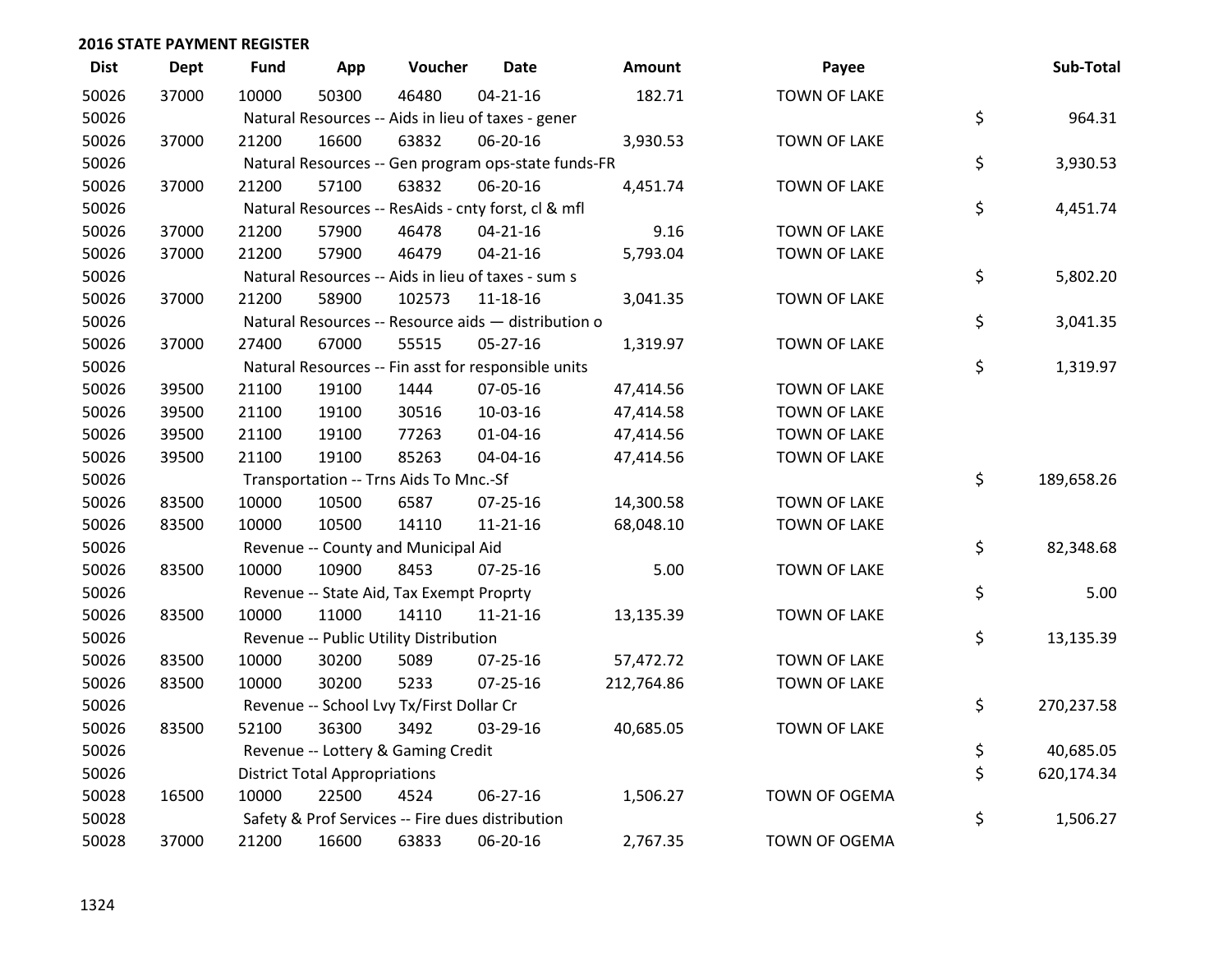| <b>Dist</b> | <b>Dept</b> | <b>Fund</b> | App                                  | Voucher                                             | <b>Date</b>    | Amount     | Payee                   | Sub-Total        |
|-------------|-------------|-------------|--------------------------------------|-----------------------------------------------------|----------------|------------|-------------------------|------------------|
| 50028       |             |             |                                      | Natural Resources -- Gen program ops-state funds-FR |                |            |                         | \$<br>2,767.35   |
| 50028       | 37000       | 21200       | 57100                                | 63833                                               | 06-20-16       | 3,242.40   | <b>TOWN OF OGEMA</b>    |                  |
| 50028       |             |             |                                      | Natural Resources -- ResAids - cnty forst, cl & mfl |                |            |                         | \$<br>3,242.40   |
| 50028       | 37000       | 21200       | 58900                                | 102574                                              | 11-18-16       | 433.73     | TOWN OF OGEMA           |                  |
| 50028       |             |             |                                      | Natural Resources -- Resource aids - distribution o |                |            |                         | \$<br>433.73     |
| 50028       | 37000       | 27400       | 67000                                | 56380                                               | 05-27-16       | 2,196.34   | TOWN OF OGEMA           |                  |
| 50028       |             |             |                                      | Natural Resources -- Fin asst for responsible units |                |            |                         | \$<br>2,196.34   |
| 50028       | 39500       | 21100       | 19100                                | 1445                                                | 07-05-16       | 32,242.78  | TOWN OF OGEMA           |                  |
| 50028       | 39500       | 21100       | 19100                                | 30517                                               | 10-03-16       | 32,242.80  | TOWN OF OGEMA           |                  |
| 50028       | 39500       | 21100       | 19100                                | 77264                                               | 01-04-16       | 32,242.78  | TOWN OF OGEMA           |                  |
| 50028       | 39500       | 21100       | 19100                                | 85264                                               | 04-04-16       | 32,242.78  | TOWN OF OGEMA           |                  |
| 50028       |             |             |                                      | Transportation -- Trns Aids To Mnc.-Sf              |                |            |                         | \$<br>128,971.14 |
| 50028       | 83500       | 10000       | 10500                                | 6588                                                | 07-25-16       | 13,466.08  | <b>TOWN OF OGEMA</b>    |                  |
| 50028       | 83500       | 10000       | 10500                                | 14111                                               | $11 - 21 - 16$ | 75,874.48  | TOWN OF OGEMA           |                  |
| 50028       |             |             |                                      | Revenue -- County and Municipal Aid                 |                |            |                         | \$<br>89,340.56  |
| 50028       | 83500       | 10000       | 10900                                | 8454                                                | $07 - 25 - 16$ | 73.00      | <b>TOWN OF OGEMA</b>    |                  |
| 50028       |             |             |                                      | Revenue -- State Aid, Tax Exempt Proprty            |                |            |                         | \$<br>73.00      |
| 50028       | 83500       | 10000       | 11000                                | 14111                                               | 11-21-16       | 450.50     | TOWN OF OGEMA           |                  |
| 50028       |             |             |                                      | Revenue -- Public Utility Distribution              |                |            |                         | \$<br>450.50     |
| 50028       | 83500       | 10000       | 30200                                | 5090                                                | 07-25-16       | 41,374.59  | TOWN OF OGEMA           |                  |
| 50028       | 83500       | 10000       | 30200                                | 5234                                                | 07-25-16       | 123,381.98 | TOWN OF OGEMA           |                  |
| 50028       |             |             |                                      | Revenue -- School Lvy Tx/First Dollar Cr            |                |            |                         | \$<br>164,756.57 |
| 50028       | 83500       | 52100       | 36300                                | 3493                                                | 03-29-16       | 33,470.85  | TOWN OF OGEMA           |                  |
| 50028       |             |             |                                      | Revenue -- Lottery & Gaming Credit                  |                |            |                         | \$<br>33,470.85  |
| 50028       |             |             | <b>District Total Appropriations</b> |                                                     |                |            |                         | \$<br>427,208.71 |
| 50030       | 16500       | 10000       | 22500                                | 5237                                                | 07-07-16       | 1,074.32   | TOWN OF PRENTICE        |                  |
| 50030       |             |             |                                      | Safety & Prof Services -- Fire dues distribution    |                |            |                         | \$<br>1,074.32   |
| 50030       | 37000       | 10000       | 50300                                | 33803                                               | 03-01-16       | 1,658.80   | <b>TOWN OF PRENTICE</b> |                  |
| 50030       |             |             |                                      | Natural Resources -- Aids in lieu of taxes - gener  |                |            |                         | \$<br>1,658.80   |
| 50030       | 37000       | 21200       | 16600                                | 63834                                               | 06-20-16       | 3,964.50   | <b>TOWN OF PRENTICE</b> |                  |
| 50030       |             |             |                                      | Natural Resources -- Gen program ops-state funds-FR |                |            |                         | \$<br>3,964.50   |
| 50030       | 37000       | 21200       | 57100                                | 63834                                               | 06-20-16       | 3,545.88   | <b>TOWN OF PRENTICE</b> |                  |
| 50030       |             |             |                                      | Natural Resources -- ResAids - cnty forst, cl & mfl |                |            |                         | \$<br>3,545.88   |
| 50030       | 37000       | 21200       | 58900                                | 102575                                              | 11-18-16       | 652.45     | <b>TOWN OF PRENTICE</b> |                  |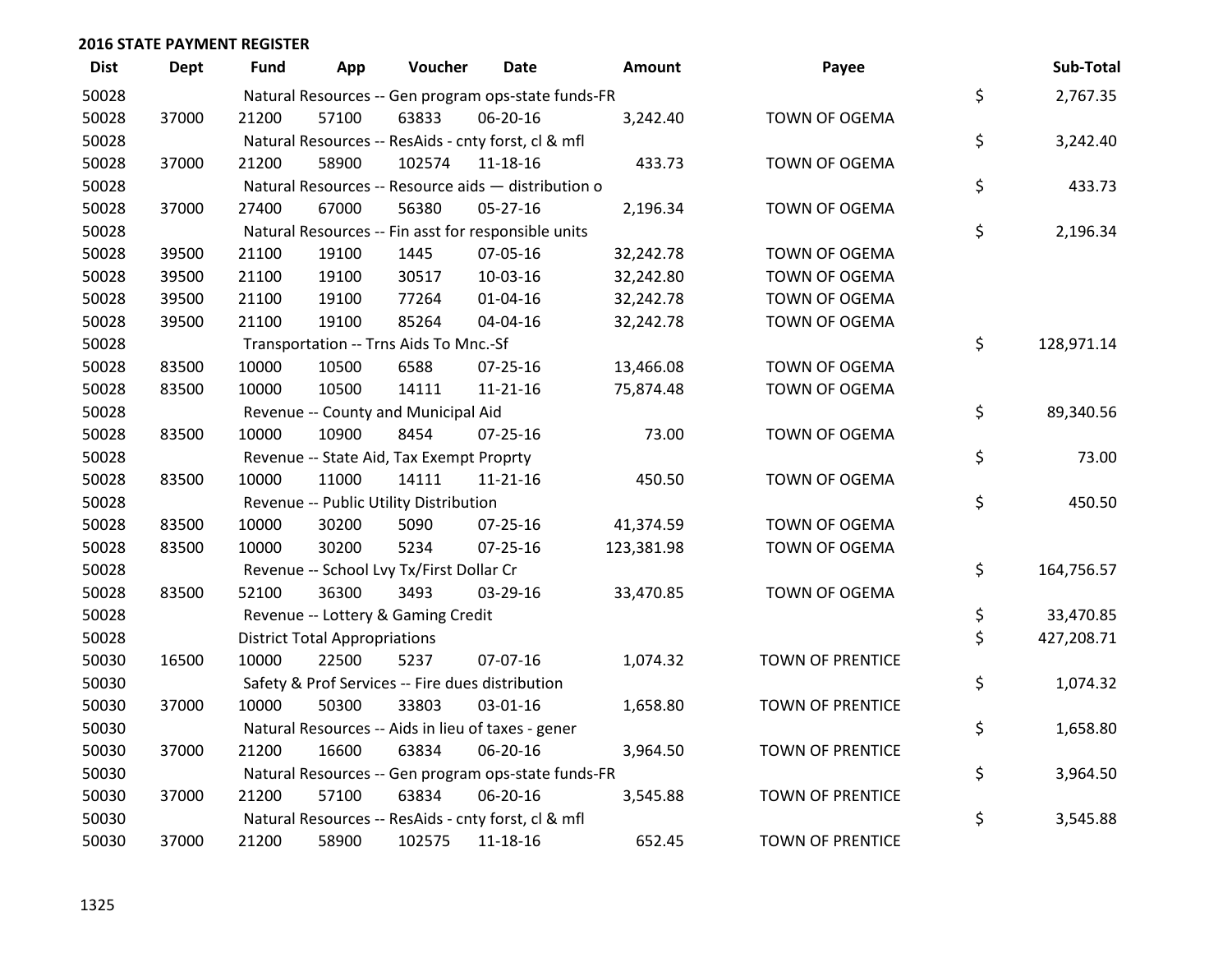| <b>Dist</b> | Dept  | <b>Fund</b> | App                                  | Voucher                                        | Date                                                | <b>Amount</b> | Payee                   | Sub-Total        |
|-------------|-------|-------------|--------------------------------------|------------------------------------------------|-----------------------------------------------------|---------------|-------------------------|------------------|
| 50030       |       |             |                                      |                                                | Natural Resources -- Resource aids - distribution o |               |                         | \$<br>652.45     |
| 50030       | 39500 | 21100       | 19100                                | 1446                                           | 07-05-16                                            | 19,220.05     | <b>TOWN OF PRENTICE</b> |                  |
| 50030       | 39500 | 21100       | 19100                                | 30518                                          | 10-03-16                                            | 19,220.08     | <b>TOWN OF PRENTICE</b> |                  |
| 50030       | 39500 | 21100       | 19100                                | 77265                                          | $01 - 04 - 16$                                      | 19,220.05     | <b>TOWN OF PRENTICE</b> |                  |
| 50030       | 39500 | 21100       | 19100                                | 85265                                          | 04-04-16                                            | 19,220.05     | <b>TOWN OF PRENTICE</b> |                  |
| 50030       |       |             |                                      | Transportation -- Trns Aids To Mnc.-Sf         |                                                     |               |                         | \$<br>76,880.23  |
| 50030       | 46500 | 27200       | 36500                                | 12589                                          | $07-12-16$                                          | 6,802.73      | TOWN OF PRENTICE        |                  |
| 50030       |       |             |                                      | Military Affairs -- Major disaster assist; PIF |                                                     |               |                         | \$<br>6,802.73   |
| 50030       | 83500 | 10000       | 10500                                | 6589                                           | $07 - 25 - 16$                                      | 3,802.16      | <b>TOWN OF PRENTICE</b> |                  |
| 50030       | 83500 | 10000       | 10500                                | 14112                                          | $11 - 21 - 16$                                      | 20,182.26     | <b>TOWN OF PRENTICE</b> |                  |
| 50030       |       |             |                                      | Revenue -- County and Municipal Aid            |                                                     |               |                         | \$<br>23,984.42  |
| 50030       | 83500 | 10000       | 10900                                | 8455                                           | $07 - 25 - 16$                                      | 142.00        | <b>TOWN OF PRENTICE</b> |                  |
| 50030       |       |             |                                      | Revenue -- State Aid, Tax Exempt Proprty       |                                                     |               |                         | \$<br>142.00     |
| 50030       | 83500 | 10000       | 11000                                | 14112                                          | $11 - 21 - 16$                                      | 2,990.81      | <b>TOWN OF PRENTICE</b> |                  |
| 50030       |       |             |                                      | Revenue -- Public Utility Distribution         |                                                     |               |                         | \$<br>2,990.81   |
| 50030       | 83500 | 10000       | 50100                                | 2639                                           | 01-29-16                                            | 104.90        | <b>TOWN OF PRENTICE</b> |                  |
| 50030       |       |             |                                      | Revenue -- Payments for municipal svcs         |                                                     |               |                         | \$<br>104.90     |
| 50030       |       |             | <b>District Total Appropriations</b> |                                                |                                                     |               |                         | \$<br>121,801.04 |
| 50032       | 16500 | 10000       | 22500                                | 4525                                           | 06-27-16                                            | 1,083.69      | <b>TOWN OF SPIRIT</b>   |                  |
| 50032       |       |             |                                      |                                                | Safety & Prof Services -- Fire dues distribution    |               |                         | \$<br>1,083.69   |
| 50032       | 37000 | 21200       | 16600                                | 63835                                          | 06-20-16                                            | 1,588.32      | TOWN OF SPIRIT          |                  |
| 50032       |       |             |                                      |                                                | Natural Resources -- Gen program ops-state funds-FR |               |                         | \$<br>1,588.32   |
| 50032       | 37000 | 21200       | 57100                                | 63835                                          | 06-20-16                                            | 1,611.16      | <b>TOWN OF SPIRIT</b>   |                  |
| 50032       |       |             |                                      |                                                | Natural Resources -- ResAids - cnty forst, cl & mfl |               |                         | \$<br>1,611.16   |
| 50032       | 37000 | 21200       | 58900                                | 102576                                         | $11 - 18 - 16$                                      | 578.66        | TOWN OF SPIRIT          |                  |
| 50032       |       |             |                                      |                                                | Natural Resources -- Resource aids - distribution o |               |                         | \$<br>578.66     |
| 50032       | 37000 | 27400       | 67000                                | 55917                                          | 05-27-16                                            | 1,197.88      | <b>TOWN OF SPIRIT</b>   |                  |
| 50032       |       |             |                                      |                                                | Natural Resources -- Fin asst for responsible units |               |                         | \$<br>1,197.88   |
| 50032       | 39500 | 21100       | 19100                                | 1447                                           | 07-05-16                                            | 16,757.22     | <b>TOWN OF SPIRIT</b>   |                  |
| 50032       | 39500 | 21100       | 19100                                | 30519                                          | 10-03-16                                            | 16,757.22     | TOWN OF SPIRIT          |                  |
| 50032       | 39500 | 21100       | 19100                                | 77266                                          | 01-04-16                                            | 16,757.22     | TOWN OF SPIRIT          |                  |
| 50032       | 39500 | 21100       | 19100                                | 85266                                          | 04-04-16                                            | 16,757.22     | <b>TOWN OF SPIRIT</b>   |                  |
| 50032       |       |             |                                      | Transportation -- Trns Aids To Mnc.-Sf         |                                                     |               |                         | \$<br>67,028.88  |
| 50032       | 39500 | 21100       | 27800                                | 70536                                          | 01-06-16                                            | 24,152.94     | <b>TREAS TN SPIRIT</b>  |                  |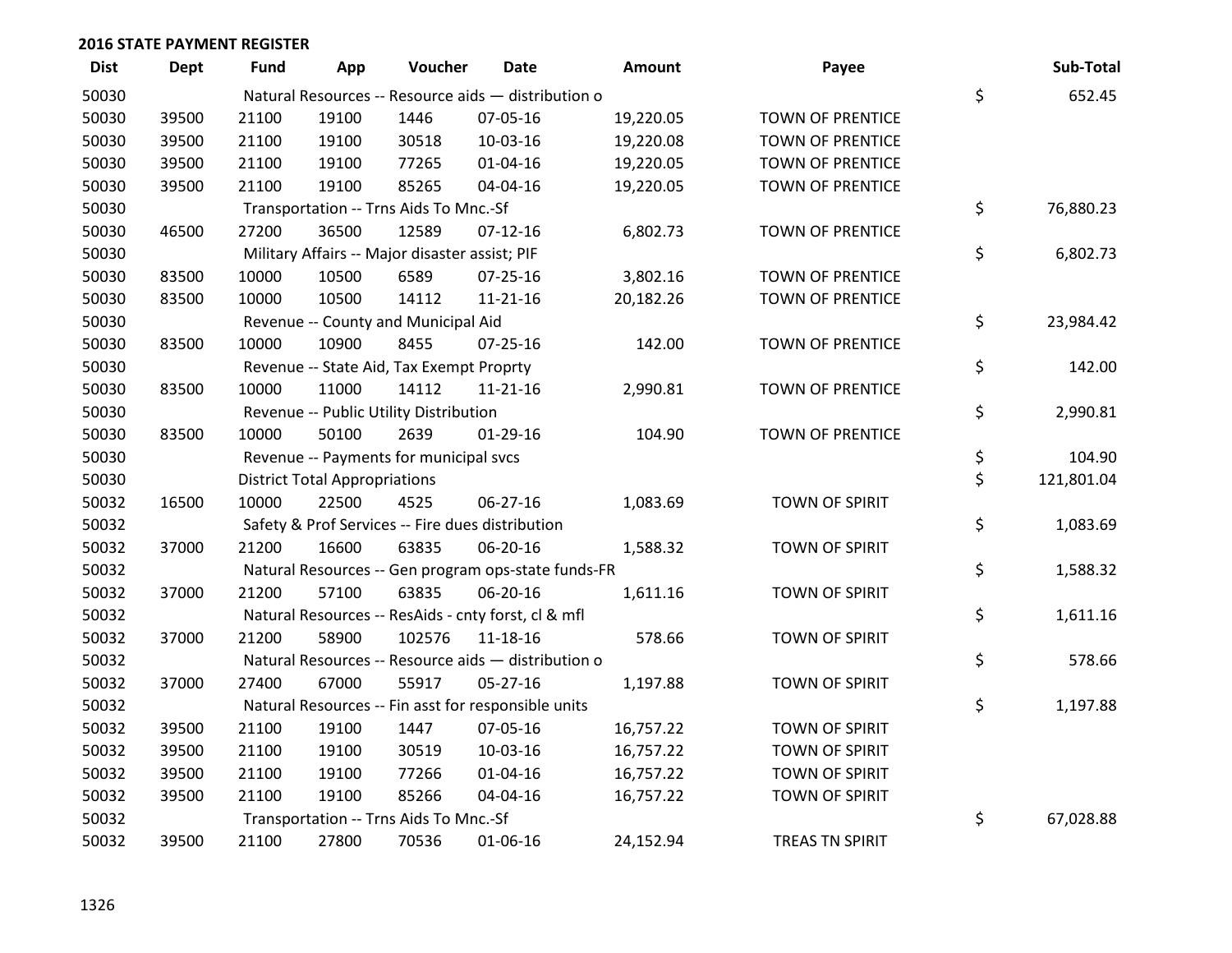| <b>Dist</b> | <b>Dept</b> | <b>Fund</b> | App                                  | Voucher                                             | Date           | <b>Amount</b> | Payee                    | Sub-Total        |
|-------------|-------------|-------------|--------------------------------------|-----------------------------------------------------|----------------|---------------|--------------------------|------------------|
| 50032       |             |             |                                      | Transportation -- Loc Rd Imp Prg St Fd              |                |               |                          | \$<br>24,152.94  |
| 50032       | 46500       | 27200       | 36500                                | 11393                                               | $06 - 15 - 16$ | 2,835.81      | <b>TOWN OF SPIRIT</b>    |                  |
| 50032       |             |             |                                      | Military Affairs -- Major disaster assist; PIF      |                |               |                          | \$<br>2,835.81   |
| 50032       | 83500       | 10000       | 10500                                | 6590                                                | $07 - 25 - 16$ | 2,023.70      | <b>TOWN OF SPIRIT</b>    |                  |
| 50032       | 83500       | 10000       | 10500                                | 14113                                               | $11 - 21 - 16$ | 11,467.61     | <b>TOWN OF SPIRIT</b>    |                  |
| 50032       |             |             |                                      | Revenue -- County and Municipal Aid                 |                |               |                          | \$<br>13,491.31  |
| 50032       |             |             | <b>District Total Appropriations</b> |                                                     |                |               |                          | \$<br>113,568.65 |
| 50034       | 16500       | 10000       | 22500                                | 4526                                                | 06-27-16       | 5,836.53      | <b>TOWN OF WORCESTER</b> |                  |
| 50034       |             |             |                                      | Safety & Prof Services -- Fire dues distribution    |                |               |                          | \$<br>5,836.53   |
| 50034       | 37000       | 21200       | 16600                                | 63836                                               | 06-20-16       | 2,361.67      | TOWN OF WORCESTER        |                  |
| 50034       |             |             |                                      | Natural Resources -- Gen program ops-state funds-FR |                |               |                          | \$<br>2,361.67   |
| 50034       | 37000       | 21200       | 54800                                | 48176                                               | 04-29-16       | 3,408.89      | TOWN OF WORCESTER        |                  |
| 50034       |             |             |                                      | Natural Resources -- RA- utv prj aids, gas tax pymt |                |               |                          | \$<br>3,408.89   |
| 50034       | 37000       | 21200       | 57100                                | 63836                                               | 06-20-16       | 3,693.72      | TOWN OF WORCESTER        |                  |
| 50034       |             |             |                                      | Natural Resources -- ResAids - cnty forst, cl & mfl |                |               |                          | \$<br>3,693.72   |
| 50034       | 37000       | 21200       | 58400                                | 90568                                               | 09-14-16       | 44,194.39     | TOWN OF WORCESTER        |                  |
| 50034       |             |             |                                      | Natural Resources -- ResAids - pymt in lieu tax fed |                |               |                          | \$<br>44,194.39  |
| 50034       | 37000       | 21200       | 58900                                | 102577                                              | $11 - 18 - 16$ | 3,805.46      | TOWN OF WORCESTER        |                  |
| 50034       |             |             |                                      | Natural Resources -- Resource aids - distribution o |                |               |                          | \$<br>3,805.46   |
| 50034       | 37000       | 27400       | 67000                                | 56107                                               | 05-27-16       | 5,647.14      | TOWN OF WORCESTER        |                  |
| 50034       |             |             |                                      | Natural Resources -- Fin asst for responsible units |                |               |                          | \$<br>5,647.14   |
| 50034       | 39500       | 21100       | 19100                                | 1448                                                | 07-05-16       | 63,753.40     | TOWN OF WORCESTER        |                  |
| 50034       | 39500       | 21100       | 19100                                | 30520                                               | 10-03-16       | 63,753.42     | <b>TOWN OF WORCESTER</b> |                  |
| 50034       | 39500       | 21100       | 19100                                | 77267                                               | $01 - 04 - 16$ | 63,753.40     | <b>TOWN OF WORCESTER</b> |                  |
| 50034       | 39500       | 21100       | 19100                                | 85267                                               | 04-04-16       | 63,753.40     | TOWN OF WORCESTER        |                  |
| 50034       |             |             |                                      | Transportation -- Trns Aids To Mnc.-Sf              |                |               |                          | \$<br>255,013.62 |
| 50034       | 83500       | 10000       | 10500                                | 6591                                                | $07 - 25 - 16$ | 5,717.45      | TOWN OF WORCESTER        |                  |
| 50034       | 83500       | 10000       | 10500                                | 14114                                               | $11 - 21 - 16$ | 31,760.98     | TOWN OF WORCESTER        |                  |
| 50034       |             |             |                                      | Revenue -- County and Municipal Aid                 |                |               |                          | \$<br>37,478.43  |
| 50034       | 83500       | 10000       | 10900                                | 8456                                                | $07 - 25 - 16$ | 27.00         | TOWN OF WORCESTER        |                  |
| 50034       |             |             |                                      | Revenue -- State Aid, Tax Exempt Proprty            |                |               |                          | \$<br>27.00      |
| 50034       | 83500       | 10000       | 11000                                | 14114                                               | $11 - 21 - 16$ | 649.71        | <b>TOWN OF WORCESTER</b> |                  |
| 50034       |             |             |                                      | Revenue -- Public Utility Distribution              |                |               |                          | \$<br>649.71     |
| 50034       |             |             | <b>District Total Appropriations</b> |                                                     |                |               |                          | \$<br>362,116.56 |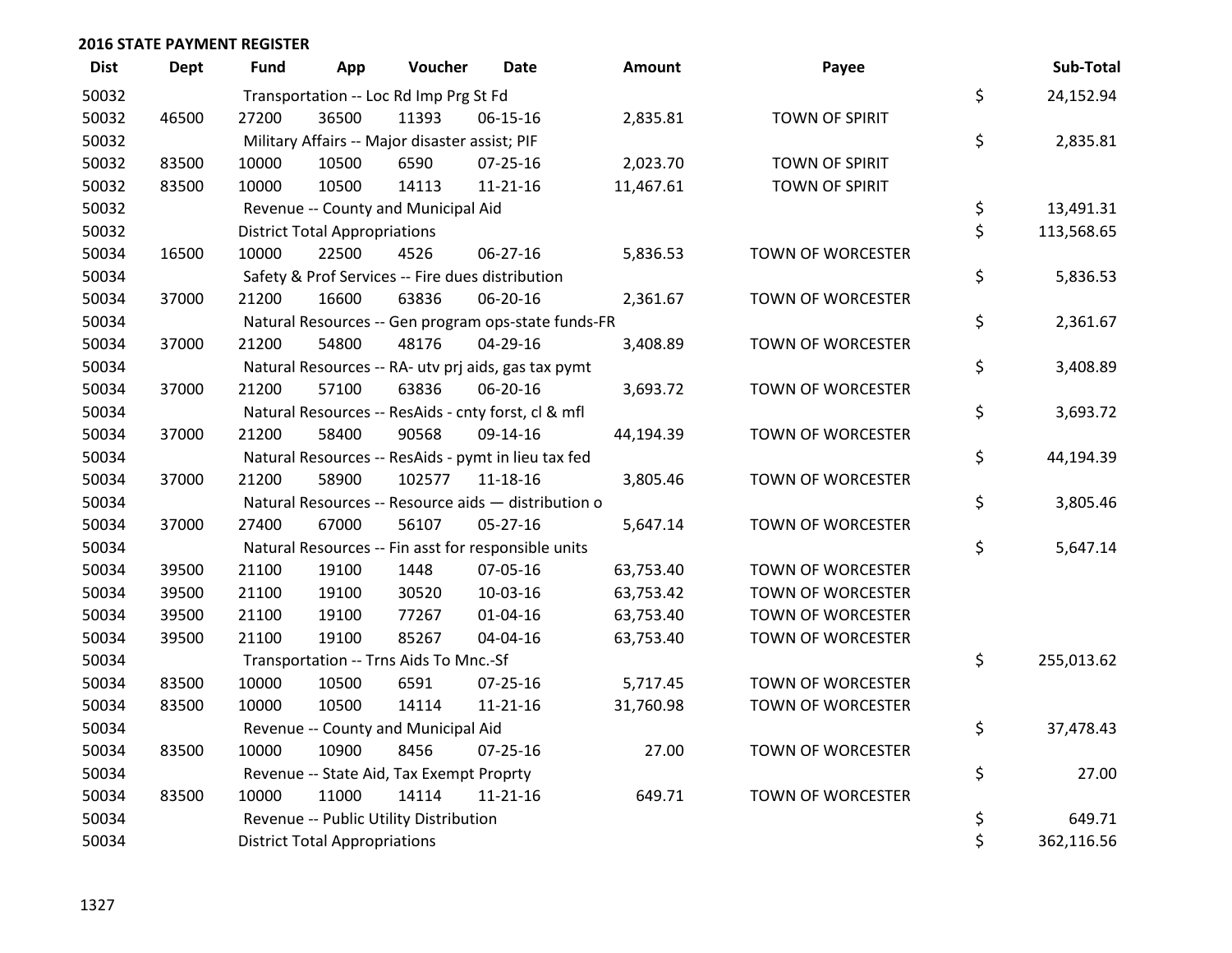| <b>Dist</b> | <b>Dept</b> | <b>Fund</b> | App                                  | Voucher                                          | <b>Date</b>                                         | Amount    | Payee                      | Sub-Total       |
|-------------|-------------|-------------|--------------------------------------|--------------------------------------------------|-----------------------------------------------------|-----------|----------------------------|-----------------|
| 50111       | 16500       | 10000       | 22500                                | 4527                                             | 06-27-16                                            | 231.07    | VILLAGE OF CATAWBA         |                 |
| 50111       |             |             |                                      | Safety & Prof Services -- Fire dues distribution |                                                     |           |                            | \$<br>231.07    |
| 50111       | 37000       | 21200       | 16600                                | 63837                                            | 06-20-16                                            | 56.30     | <b>VILLAGE OF CATAWBA</b>  |                 |
| 50111       |             |             |                                      |                                                  | Natural Resources -- Gen program ops-state funds-FR |           |                            | \$<br>56.30     |
| 50111       | 37000       | 21200       | 57100                                | 63837                                            | 06-20-16                                            | 25.30     | <b>VILLAGE OF CATAWBA</b>  |                 |
| 50111       |             |             |                                      |                                                  | Natural Resources -- ResAids - cnty forst, cl & mfl |           |                            | \$<br>25.30     |
| 50111       | 37000       | 27400       | 67000                                | 56028                                            | $05 - 27 - 16$                                      | 1,163.45  | <b>VILLAGE OF CATAWBA</b>  |                 |
| 50111       |             |             |                                      |                                                  | Natural Resources -- Fin asst for responsible units |           |                            | \$<br>1,163.45  |
| 50111       | 39500       | 21100       | 19100                                | 1449                                             | 07-05-16                                            | 4,618.69  | <b>VILLAGE OF CATAWBA</b>  |                 |
| 50111       | 39500       | 21100       | 19100                                | 30521                                            | 10-03-16                                            | 4,618.71  | <b>VILLAGE OF CATAWBA</b>  |                 |
| 50111       | 39500       | 21100       | 19100                                | 77268                                            | $01 - 04 - 16$                                      | 4,618.69  | VILLAGE OF CATAWBA         |                 |
| 50111       | 39500       | 21100       | 19100                                | 85268                                            | 04-04-16                                            | 4,618.69  | <b>VILLAGE OF CATAWBA</b>  |                 |
| 50111       |             |             |                                      | Transportation -- Trns Aids To Mnc.-Sf           |                                                     |           |                            | \$<br>18,474.78 |
| 50111       | 83500       | 10000       | 10500                                | 6592                                             | 07-25-16                                            | 5,641.83  | <b>VILLAGE OF CATAWBA</b>  |                 |
| 50111       | 83500       | 10000       | 10500                                | 14115                                            | $11 - 21 - 16$                                      | 31,970.38 | <b>VILLAGE OF CATAWBA</b>  |                 |
| 50111       |             |             |                                      | Revenue -- County and Municipal Aid              |                                                     |           |                            | \$<br>37,612.21 |
| 50111       |             |             | <b>District Total Appropriations</b> |                                                  |                                                     |           |                            | \$<br>57,563.11 |
| 50141       | 16500       | 10000       | 22500                                | 4528                                             | 06-27-16                                            | 251.47    | <b>VILLAGE OF KENNAN</b>   |                 |
| 50141       |             |             |                                      | Safety & Prof Services -- Fire dues distribution |                                                     |           |                            | \$<br>251.47    |
| 50141       | 39500       | 21100       | 19100                                | 1450                                             | 07-05-16                                            | 2,249.34  | <b>VILLAGE OF KENNAN</b>   |                 |
| 50141       | 39500       | 21100       | 19100                                | 30522                                            | 10-03-16                                            | 2,249.35  | <b>VILLAGE OF KENNAN</b>   |                 |
| 50141       | 39500       | 21100       | 19100                                | 77269                                            | $01 - 04 - 16$                                      | 2,249.34  | <b>VILLAGE OF KENNAN</b>   |                 |
| 50141       | 39500       | 21100       | 19100                                | 85269                                            | 04-04-16                                            | 2,249.34  | <b>VILLAGE OF KENNAN</b>   |                 |
| 50141       |             |             |                                      | Transportation -- Trns Aids To Mnc.-Sf           |                                                     |           |                            | \$<br>8,997.37  |
| 50141       | 83500       | 10000       | 10500                                | 6593                                             | $07 - 25 - 16$                                      | 5,867.80  | <b>VILLAGE OF KENNAN</b>   |                 |
| 50141       | 83500       | 10000       | 10500                                | 14116                                            | $11 - 21 - 16$                                      | 33,345.92 | <b>VILLAGE OF KENNAN</b>   |                 |
| 50141       |             |             |                                      | Revenue -- County and Municipal Aid              |                                                     |           |                            | \$<br>39,213.72 |
| 50141       | 83500       | 10000       | 10900                                | 8457                                             | $07 - 25 - 16$                                      | 1.00      | <b>VILLAGE OF KENNAN</b>   |                 |
| 50141       |             |             |                                      | Revenue -- State Aid, Tax Exempt Proprty         |                                                     |           |                            | \$<br>1.00      |
| 50141       |             |             | <b>District Total Appropriations</b> |                                                  |                                                     |           |                            | \$<br>48,463.56 |
| 50171       | 16500       | 10000       | 22500                                | 4529                                             | 06-27-16                                            | 1,350.94  | <b>VILLAGE OF PRENTICE</b> |                 |
| 50171       |             |             |                                      | Safety & Prof Services -- Fire dues distribution |                                                     |           |                            | \$<br>1,350.94  |
| 50171       | 37000       | 21200       | 16600                                | 63838                                            | 06-20-16                                            | 29.38     | <b>VILLAGE OF PRENTICE</b> |                 |
| 50171       |             |             |                                      |                                                  | Natural Resources -- Gen program ops-state funds-FR |           |                            | \$<br>29.38     |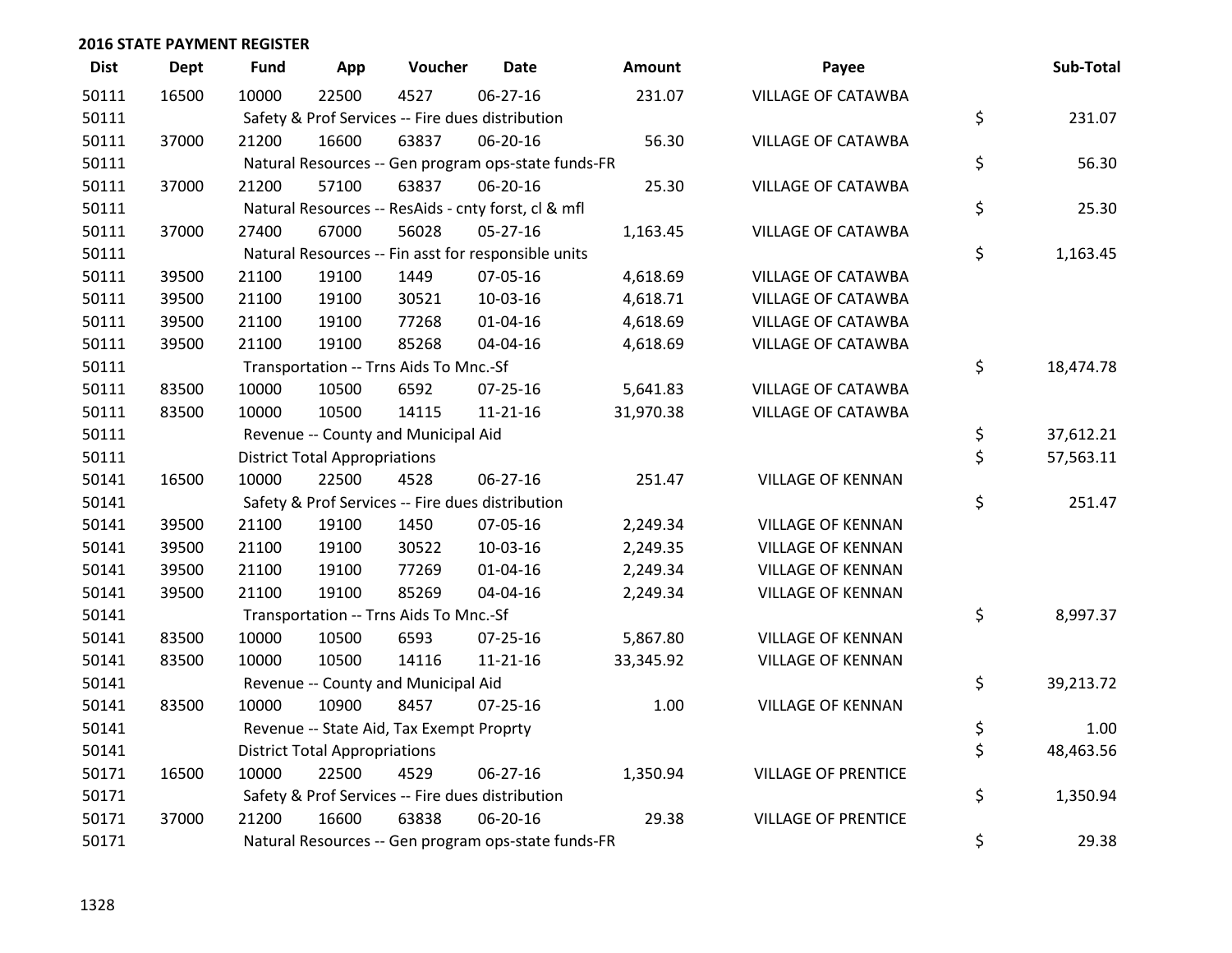| <b>Dist</b> | Dept  | <b>Fund</b> | App                                  | Voucher                                  | <b>Date</b>                                         | Amount     | Payee                      | Sub-Total        |
|-------------|-------|-------------|--------------------------------------|------------------------------------------|-----------------------------------------------------|------------|----------------------------|------------------|
| 50171       | 37000 | 21200       | 57100                                | 63838                                    | 06-20-16                                            | 13.20      | <b>VILLAGE OF PRENTICE</b> |                  |
| 50171       |       |             |                                      |                                          | Natural Resources -- ResAids - cnty forst, cl & mfl |            |                            | \$<br>13.20      |
| 50171       | 37000 | 21200       | 57900                                | 45383                                    | $04 - 21 - 16$                                      | 1.11       | <b>VILLAGE OF PRENTICE</b> |                  |
| 50171       |       |             |                                      |                                          | Natural Resources -- Aids in lieu of taxes - sum s  |            |                            | \$<br>1.11       |
| 50171       | 37000 | 27400       | 67000                                | 56343                                    | $05 - 27 - 16$                                      | 1,225.31   | <b>VILLAGE OF PRENTICE</b> |                  |
| 50171       |       |             |                                      |                                          | Natural Resources -- Fin asst for responsible units |            |                            | \$<br>1,225.31   |
| 50171       | 39500 | 21100       | 19100                                | 1451                                     | 07-05-16                                            | 9,201.79   | <b>VILLAGE OF PRENTICE</b> |                  |
| 50171       | 39500 | 21100       | 19100                                | 30523                                    | 10-03-16                                            | 9,201.82   | <b>VILLAGE OF PRENTICE</b> |                  |
| 50171       | 39500 | 21100       | 19100                                | 77270                                    | $01 - 04 - 16$                                      | 9,201.79   | <b>VILLAGE OF PRENTICE</b> |                  |
| 50171       | 39500 | 21100       | 19100                                | 85270                                    | 04-04-16                                            | 9,201.79   | <b>VILLAGE OF PRENTICE</b> |                  |
| 50171       |       |             |                                      | Transportation -- Trns Aids To Mnc.-Sf   |                                                     |            |                            | \$<br>36,807.19  |
| 50171       | 83500 | 10000       | 10500                                | 6594                                     | $07 - 25 - 16$                                      | 29,341.42  | <b>VILLAGE OF PRENTICE</b> |                  |
| 50171       | 83500 | 10000       | 10500                                | 14117                                    | $11 - 21 - 16$                                      | 163,216.58 | <b>VILLAGE OF PRENTICE</b> |                  |
| 50171       |       |             |                                      | Revenue -- County and Municipal Aid      |                                                     |            |                            | \$<br>192,558.00 |
| 50171       | 83500 | 10000       | 10900                                | 8458                                     | $07 - 25 - 16$                                      | 2,076.00   | <b>VILLAGE OF PRENTICE</b> |                  |
| 50171       |       |             |                                      | Revenue -- State Aid, Tax Exempt Proprty |                                                     |            |                            | \$<br>2,076.00   |
| 50171       | 83500 | 10000       | 30200                                | 5091                                     | 07-25-16                                            | 21,121.82  | <b>VILLAGE OF PRENTICE</b> |                  |
| 50171       | 83500 | 10000       | 30200                                | 5235                                     | 07-25-16                                            | 53,753.80  | <b>VILLAGE OF PRENTICE</b> |                  |
| 50171       |       |             |                                      | Revenue -- School Lvy Tx/First Dollar Cr |                                                     |            |                            | \$<br>74,875.62  |
| 50171       | 83500 | 10000       | 50100                                | 2640                                     | $01-29-16$                                          | 97.78      | <b>VILLAGE OF PRENTICE</b> |                  |
| 50171       |       |             |                                      | Revenue -- Payments for municipal svcs   |                                                     |            |                            | \$<br>97.78      |
| 50171       | 83500 | 52100       | 36300                                | 3494                                     | 03-29-16                                            | 20,216.40  | <b>VILLAGE OF PRENTICE</b> |                  |
| 50171       |       |             |                                      | Revenue -- Lottery & Gaming Credit       |                                                     |            |                            | \$<br>20,216.40  |
| 50171       |       |             | <b>District Total Appropriations</b> |                                          |                                                     |            |                            | \$<br>329,250.93 |
| 50271       | 16500 | 10000       | 22500                                | 4530                                     | 06-27-16                                            | 4,988.06   | <b>CITY OF PARK FALLS</b>  |                  |
| 50271       |       |             |                                      |                                          | Safety & Prof Services -- Fire dues distribution    |            |                            | \$<br>4,988.06   |
| 50271       | 37000 | 21200       | 16600                                | 63839                                    | 06-20-16                                            | 9.79       | <b>CITY OF PARK FALLS</b>  |                  |
| 50271       |       |             |                                      |                                          | Natural Resources -- Gen program ops-state funds-FR |            |                            | \$<br>9.79       |
| 50271       | 37000 | 21200       | 57100                                | 63839                                    | 06-20-16                                            | 4.40       | <b>CITY OF PARK FALLS</b>  |                  |
| 50271       |       |             |                                      |                                          | Natural Resources -- ResAids - cnty forst, cl & mfl |            |                            | \$<br>4.40       |
| 50271       | 37000 | 21200       | 57900                                | 46249                                    | $04 - 21 - 16$                                      | 444.12     | <b>CITY OF PARK FALLS</b>  |                  |
| 50271       |       |             |                                      |                                          | Natural Resources -- Aids in lieu of taxes - sum s  |            |                            | \$<br>444.12     |
| 50271       | 37000 | 27400       | 67000                                | 56360                                    | $05 - 27 - 16$                                      | 8,450.23   | <b>CITY OF PARK FALLS</b>  |                  |
| 50271       |       |             |                                      |                                          | Natural Resources -- Fin asst for responsible units |            |                            | \$<br>8,450.23   |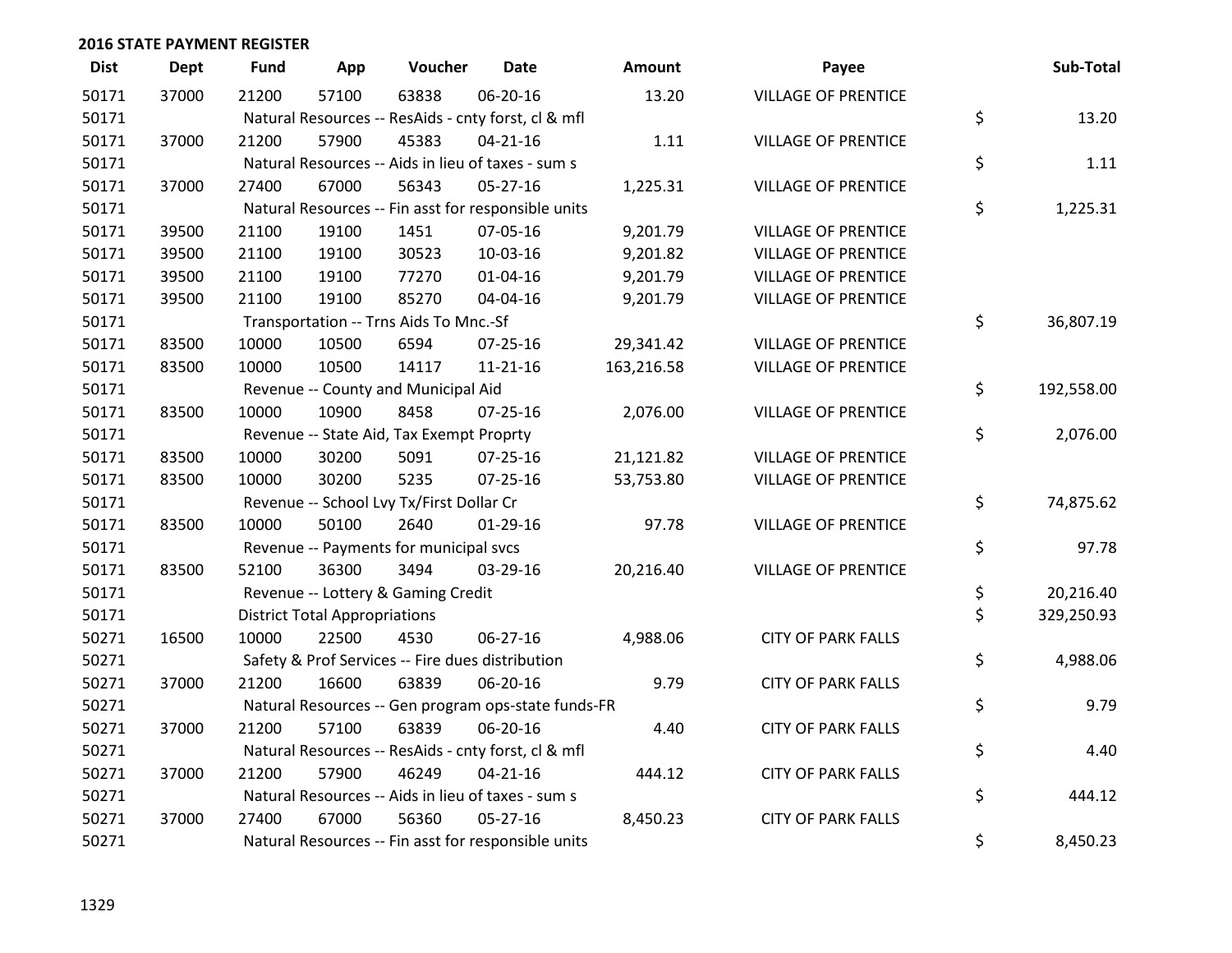| <b>Dist</b> | <b>Dept</b> | <b>Fund</b> | App                                  | Voucher                                  | <b>Date</b>                                         | <b>Amount</b> | Payee                     | Sub-Total          |
|-------------|-------------|-------------|--------------------------------------|------------------------------------------|-----------------------------------------------------|---------------|---------------------------|--------------------|
| 50271       | 39500       | 21100       | 19100                                | 1452                                     | 07-05-16                                            | 42,558.00     | <b>CITY OF PARK FALLS</b> |                    |
| 50271       | 39500       | 21100       | 19100                                | 30524                                    | 10-03-16                                            | 42,558.03     | <b>CITY OF PARK FALLS</b> |                    |
| 50271       | 39500       | 21100       | 19100                                | 77271                                    | $01 - 04 - 16$                                      | 42,558.00     | <b>CITY OF PARK FALLS</b> |                    |
| 50271       | 39500       | 21100       | 19100                                | 85271                                    | 04-04-16                                            | 42,558.00     | <b>CITY OF PARK FALLS</b> |                    |
| 50271       |             |             |                                      | Transportation -- Trns Aids To Mnc.-Sf   |                                                     |               |                           | \$<br>170,232.03   |
| 50271       | 45500       | 10000       | 23100                                | 17666                                    | $10-12-16$                                          | 1,120.00      | <b>CITY OF PARK FALLS</b> |                    |
| 50271       |             |             |                                      | Justice -- Law enforcement train, local  |                                                     |               |                           | \$<br>1,120.00     |
| 50271       | 83500       | 10000       | 10500                                | 6595                                     | $07 - 25 - 16$                                      | 217,510.02    | <b>CITY OF PARK FALLS</b> |                    |
| 50271       | 83500       | 10000       | 10500                                | 14118                                    | $11 - 21 - 16$                                      | 826,650.55    | <b>CITY OF PARK FALLS</b> |                    |
| 50271       |             |             |                                      | Revenue -- County and Municipal Aid      |                                                     |               |                           | \$<br>1,044,160.57 |
| 50271       | 83500       | 10000       | 10900                                | 8459                                     | $07 - 25 - 16$                                      | 13,188.00     | <b>CITY OF PARK FALLS</b> |                    |
| 50271       | 83500       | 10000       | 10900                                | 9804                                     | 07-25-16                                            | 3,402.00      | <b>CITY OF PARK FALLS</b> |                    |
| 50271       |             |             |                                      | Revenue -- State Aid, Tax Exempt Proprty |                                                     |               |                           | \$<br>16,590.00    |
| 50271       | 83500       | 10000       | 11000                                | 14118                                    | $11 - 21 - 16$                                      | 21,617.82     | <b>CITY OF PARK FALLS</b> |                    |
| 50271       |             |             |                                      | Revenue -- Public Utility Distribution   |                                                     |               |                           | \$<br>21,617.82    |
| 50271       | 83500       | 10000       | 50100                                | 2641                                     | $01-29-16$                                          | 2,159.97      | <b>CITY OF PARK FALLS</b> |                    |
| 50271       |             |             |                                      | Revenue -- Payments for municipal svcs   |                                                     |               |                           | \$<br>2,159.97     |
| 50271       | 83500       | 52100       | 36300                                | 3247                                     | 03-29-16                                            | 1,083.19      | <b>CITY OF PARK FALLS</b> |                    |
| 50271       |             |             |                                      | Revenue -- Lottery & Gaming Credit       |                                                     |               |                           | \$<br>1,083.19     |
| 50271       |             |             | <b>District Total Appropriations</b> |                                          |                                                     |               |                           | \$<br>1,270,860.18 |
| 50272       | 16500       | 10000       | 22500                                | 4531                                     | 06-27-16                                            | 3,549.02      | <b>CITY OF PHILLIPS</b>   |                    |
| 50272       |             |             |                                      |                                          | Safety & Prof Services -- Fire dues distribution    |               |                           | \$<br>3,549.02     |
| 50272       | 37000       | 27400       | 67000                                | 55565                                    | $05-27-16$                                          | 8,409.87      | <b>CITY OF PHILLIPS</b>   |                    |
| 50272       |             |             |                                      |                                          | Natural Resources -- Fin asst for responsible units |               |                           | \$<br>8,409.87     |
| 50272       | 39500       | 21100       | 19100                                | 1453                                     | 07-05-16                                            | 28,605.76     | <b>CITY OF PHILLIPS</b>   |                    |
| 50272       | 39500       | 21100       | 19100                                | 30525                                    | 10-03-16                                            | 28,605.76     | <b>CITY OF PHILLIPS</b>   |                    |
| 50272       |             |             |                                      | Transportation -- Trns Aids To Mnc.-Sf   |                                                     |               |                           | \$<br>57,211.52    |
| 50272       | 39500       | 21100       | 18500                                | 81498                                    | 05-10-16                                            | 3,730.00      | TREAS CITY PHILLIPS       |                    |
| 50272       |             |             |                                      | Transportation -- Hwy Sfty Loc Aid Ffd   |                                                     |               |                           | \$<br>3,730.00     |
| 50272       | 39500       | 21100       | 19100                                | 77272                                    | $01 - 04 - 16$                                      | 28,605.76     | <b>CITY OF PHILLIPS</b>   |                    |
| 50272       | 39500       | 21100       | 19100                                | 85272                                    | 04-04-16                                            | 28,605.76     | <b>CITY OF PHILLIPS</b>   |                    |
| 50272       |             |             |                                      | Transportation -- Trns Aids To Mnc.-Sf   |                                                     |               |                           | \$<br>57,211.52    |
| 50272       | 45500       | 10000       | 23100                                | 17634                                    | $10-12-16$                                          | 1,120.00      | <b>CITY OF PHILLIPS</b>   |                    |
| 50272       |             |             |                                      | Justice -- Law enforcement train, local  |                                                     |               |                           | \$<br>1,120.00     |